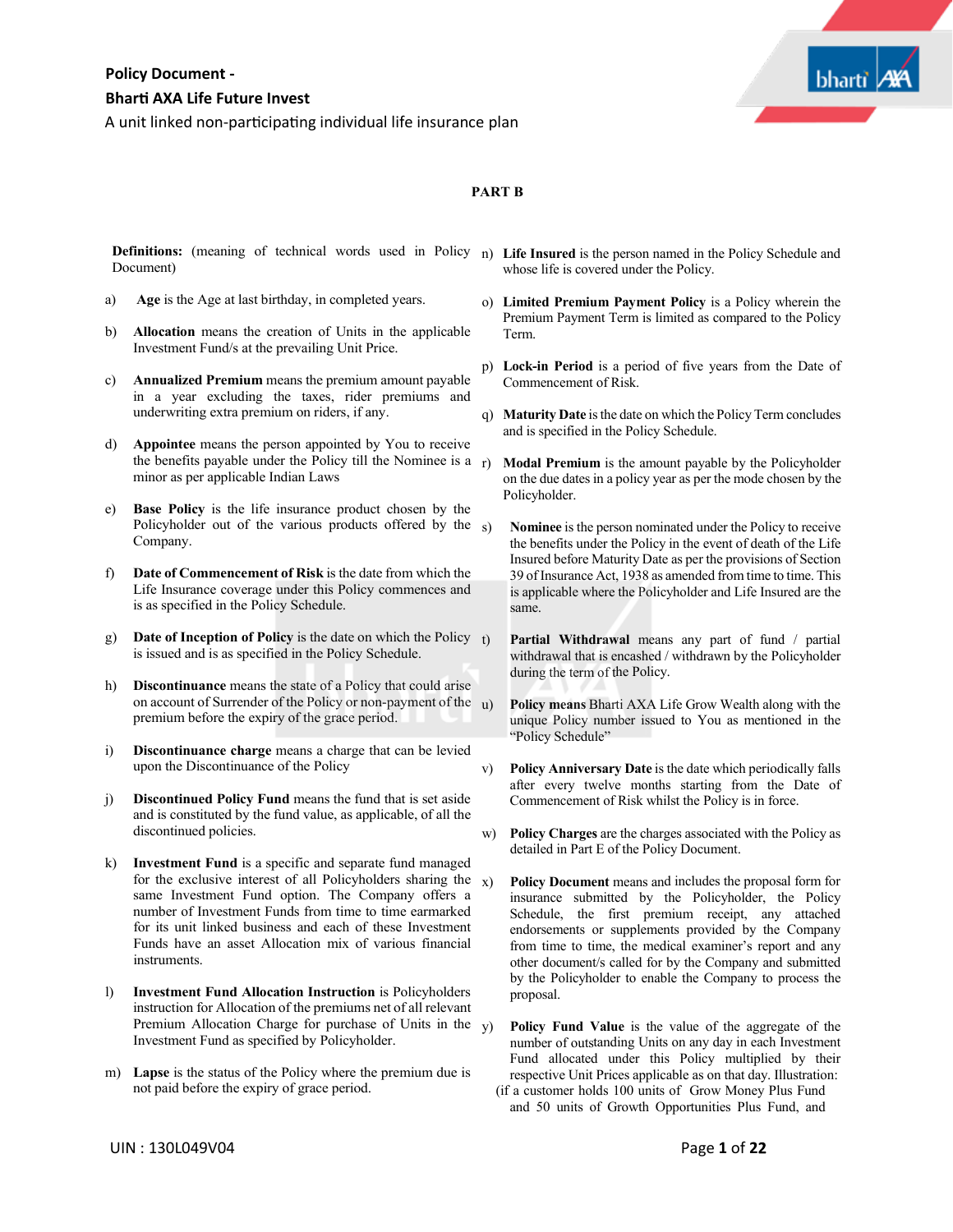# **Bhar� AXA Life Future Invest**

# A unit linked non-participating individual life insurance plan

assuming the NAV of the Grow Money Plus Fund is Rs.11 and that of Growth Opportunities Plus Fund is Rs.12, the Policy Fund Value of the customer would be calculated as follows:

Grow Money Plus Fund 100 units x Rs.11  $=$  Rs.1100 Growth Opportunities Plus Fund 50 units  $x \text{ Rs.}12 = \text{Rs.}600$ Policy Fund Value  $=$  Rs.1700

- z) **Policy Schedule** contains a brief description of the Policy, the Policyholder and the Life Insured and forms an integral part of the Policy.
- aa) **Policy Term** is the number of Policy Years for which the Policy is in-force, commencing from the Date of Commencement of Risk pp) and ending on the Maturity Date and is mentioned in the Policy Schedule.
- bb) **Policy Year** is measured from the Date of Commencement of Risk and is a period of twelve consecutive calendar months and qq) **The Company /Company means** Bharti AXA Life includes every subsequent twelve consecutive calendar months.
- cc) **Policyholder** is the owner of the Policy whose name is mentioned in the proposal form.
- dd) **Premium Payment Term** means the number of Policy Years for which the Policyholder is required to pay the premium.
- ee) **Premium Redirection** means an option which allows the Policyholder to modify the Allocation of amount of renewal tt) premium to various segregated funds, under a unit linked policy, offered through a different investment pattern from the option exercised at the Date of Commencement of Risk of the Policy.
- ff) **"Proceeds of the Discontinued Policy"** means the fund value as on the date of discontinuance plus entire income earned after deduction of the fund management charges, subject to a minimum guarantee of interest  $\omega$  4% p.a. or as prescribed by IRDA of India from time to time.
- gg) **Regular Premium Payment Policy** is a Policy wherein the premium payment is made throughout the Policy Term.
- hh) **Revival** means reviving the Policy after the Policyholder has paid all due premiums.
- ii) **Revival Period** is the time of 3 years from the date of the first unpaid premium and is the period available to the Policyholder to revive the Policy
- jj) **Segregated Fund** means the funds as referred in Clause 1 Part E.
- kk) **Settlement Option** means a facility made available to the Policyholder to receive the Policy Fund Value on Maturity Date in installments in accordance with the terms and conditions.
- **Single Premium Payment Policy means linked insurance**

products, where the premium payment is made by a single payment at the inception of the Policy.

- mm) **Sum Assured** is an assured amount used to calculate the Death Benefit
- nn) **Surrender** means complete withdrawal/ termination of the entire Policy by the Policyholder.
- oo) **Surrender Value** means an amount, if any, that becomes payable in case of Surrender in accordance with the terms and conditions
- Switch is the facility allowing the Policyholder to change the investment pattern by moving from one Investment Fund to other Investment Fund(s) amongst the Investment Funds offered under the Policy.
- Insurance Company Limited.
- Unit is a portion or a part of the underlying Investment Fund Purchased from the Premiums paid under the Policy.
- ss) **Unit Price** is the value per Unit of each Investment Fund calculated in accordance with Part E.
- **Valuation Date** is the date on which the Unit Price of the Investment Fund is determined in accordance with the Valuation provisions of this Policy
- uu) **You/Your/Yours refers to the Policyholder/ Life Insured**

The terms defined above shall also act as a reference **guide to the Policy Document in terms of IRDA of India Circular No. IRDA/LIFE/CIR/GDL/034/01/2014 dated 14 January 2014'**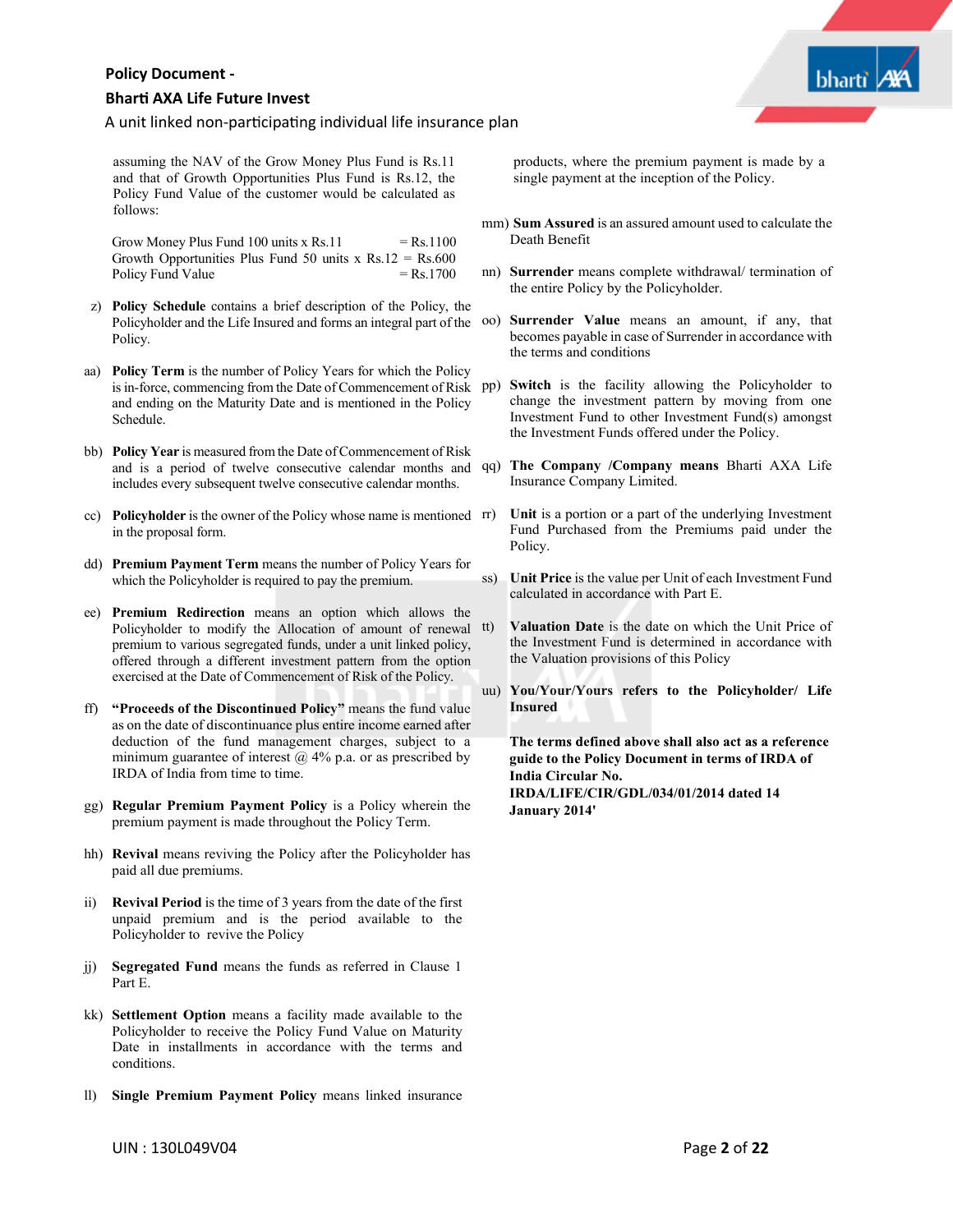

### **PART C**

#### **Benefits payable**

#### **1. Death Benefit**

Subject to the Policy being in force, as on the date of death, the death benefit payable under the product will be Higher of :

Sum assured (net of partial withdrawals, made 12 months prior to death of the life insured)

105% of all premiums paid till the date of death (excluding underwriting extra)

Policy Fund Value as on the date of intimation of death

Sum Assured will be calculated as per table below:

| Premium Payment Term: Single Pay |                        |
|----------------------------------|------------------------|
| Sum Assured                      | 125% of Single Premium |
|                                  |                        |

| Premium Payment Term: 5 Years |                                                                                              |  |
|-------------------------------|----------------------------------------------------------------------------------------------|--|
| Sum Assured                   | Higher of 10 times<br>Annualized Premium or<br>$(0.5*Policy)$<br>Term*Annualized<br>Premium) |  |
|                               |                                                                                              |  |

In case of the death of the Life Insured during the grace period allowed for payment of due premium, the Death Benefit less the outstanding charges shall be payable.

Subject to the exclusions as mentioned in the Policy Document, the death benefit shall be payable for death under all situations (including death during declared or undeclared war, civil commotion, invasion, terrorism, Naxalite Operation and hostilities).

#### **2. Maturity Benefit**

Subject to the Policy being in effect, the Policy Fund Value shall be payable to Policyholder on the Maturity Date. For the payment of Maturity Benefit under this Policy, the Policy Fund Value is calculated with the respective Unit Prices of the relevant Investment Funds to which the premium/s have been allocated as on their Valuation Dates, coinciding with the Maturity Date of the Policy.

Policyholder shall be entitled to choose any one of the following options for claiming the Maturity Benefit:

- a. Lump sum payment of the Policy Fund Value; or
- b. Withdrawal of Maturity Benefit at regular intervals chosen by Policyholder during the Settlement Period.
- c. A combination of the above mentioned two options.

Policyholder is required to apply to the Company, in the specified form, intimating of the choice of the Maturity Benefit option, at least 90 days prior to the Maturity Date. The default option in case of non-receipt of such an application would be Option 1 as mentioned above.

The Settlement Period is the period not exceeding five years commencing from the Maturity Date and is an option available to the Policyholder.

a. The Policyholder is required to apply to The Company, in the specified form, intimating of the choice of the Maturity Benefit option, at least 90 days prior to the Maturity Date.

b. During the Settlement Period, the death benefit shall be higher of Policy Fund Value as on the date of death or 105% of total premiums paid. The mortality charges shall be deducted accordingly.

b. The Policyholder is entitled to choose a frequency to make periodical withdrawals from the Fund.

c. Depending on the frequency of withdrawals chosen, the number of units as on the Maturity Date will be divided equally as per the frequency. The withdrawal amount will be calculated with the respective Unit Prices of the relevant Investment Funds to which the Annual Regular Premiums have been allocated as on their Valuation Dates, multiplied by the number of units.

d. The Company shall levy fund management charge and mortality charge during the settlement period and no other charges shall be levied.

e. At any time during the Settlement Period the policy holder can withdraw the balance available Policy Fund value as on that date.

f. However the Policyholder is not entitled to avail of any life insurance benefit or opt for partial withdrawals or Switches between Investment Funds during this period.

In case of option 2 or 3, the inherent risk of fluctuating markets during the Settlement Period, in respect of Policy Fund Value, shall be borne by Policyholder and applicable Fund Management Charge as specified in Section 2B of Part E will be levied.

If the Life Insured dies during the Settlement Period, then the higher of Policy Fund Value as on the date of death shall or 105% of total premiums paid shall be paid to the Nominee and the Policy will stand terminated

# **3. Change in the Investment Fund Allocation (Premium Redirection)**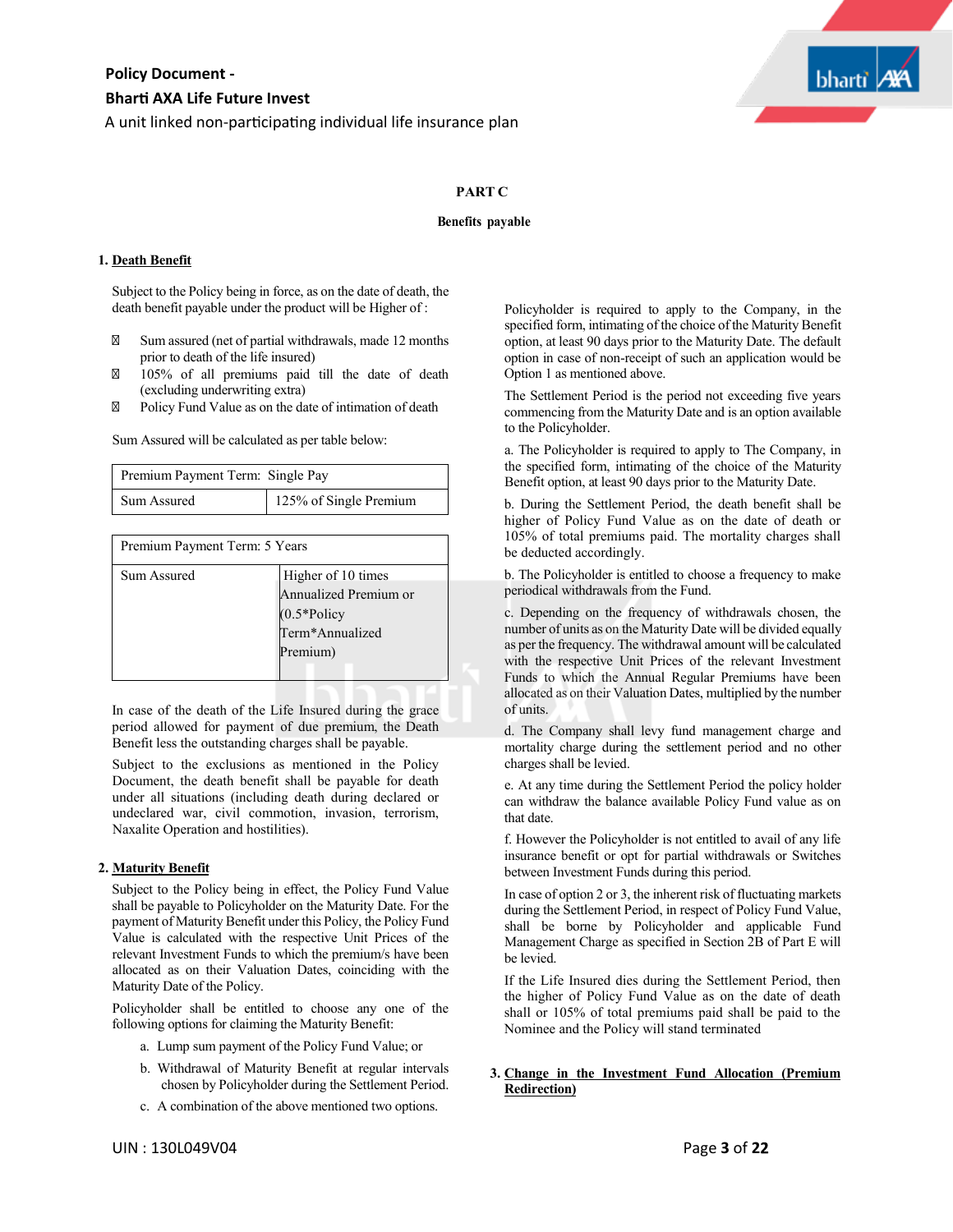# A unit linked non-participating individual life insurance plan

The Investment Fund Allocation as chosen by Policyholder at the time of inception of the Policy can be modified only after the first Policy Year by submitting the Investment Fund Allocation Instruction. Units will be created in each of the prevalent Investment Funds for all the future premiums as per the modified Investment Fund Allocation Instruction.

The Investment Fund Allocation Instruction is subject to a minimum Allocation percentage in a chosen Investment Fund/s, which is currently 5%. Currently, the number of Investment Funds for Allocation are six. The change in the Investment Fund Allocation will be effective from the next premium due date.

#### **4. Payment of Premium**

You are required to pay Premiums on the due dates and for the amount mentioned in the Policy Schedule.

You are required to pay Premiums for the entire Premium Payment Term.

If Single Pay option has been chosen by You, only one Premium is to be paid and no future Premiums are payable.

Premium Payment modes available under the Policy are annual, half yearly, quarterly and monthly.

Ifthe Policyholder discontinuesthe payment of premiums, the Policy will be treated as per the conditions under Part D Section2

# **5. Grace Period**

Grace period is the period, as mentioned below, which shall be applicable to the Policyholder to pay all the unpaid premiums, in case the premiums had not been paid as on the Premium Due date. The Policyholder gets the Grace period of

Fifteen (15) days in case of Monthly Premium Payment Mode

Thirty (30) days in case of Annual/ Semi Annual/ Quarterly Premium Payment mode to pay the premiums which fell due and the benefits under the Policy remain unaltered during this period.

# **6. UNITS**

#### **Creation of Units**

The Units shall be created based on the Unit Price.

Units will be created in the Investment Fund/s on receipt by the Company of the premium along with a local cheque/demand draft payable at par at the place where the premium/application for Switch is received on the following basis:

**bharti** 

- i) The same day's closing Unit Price shall be applicable if received by 3.00 p.m.
- ii)The next day's closing Unit Price shall be applicable if received after 3.00 p.m.

In respect of premiums received with outstation cheques/demand drafts at the place where the premium is received, the closing Unit Price of the day on which cheques/ demand draft is realized shall be applicable.

However Units for the first premium shall be allocated on the day the proposal is accepted and results into a Policy by adjustment of proposal deposit towards premium.

In case the premium is paid in advance, Units will be created only on the due date. No interest shall be payable on premium paid in advance.

# **2. Cancellation of Units**

Units will be cancelled from the Investment Funds, wherein an application (including claims, Surrender, Free-Look option, Policy closure, Switch request, Partial Withdrawal and Discontinuance of Premium) is received by the Company:

i. by 3.00 p.m., at the same day's closing Unit Price shall be applicable.

ii. after 3.00 p.m., at the next day's closing Unit Price shall be applicable.

Under extraordinary circumstances, such as extreme volatility of the value of the investments of the Investment Funds, the Company may delay cancellation of Units from an Investment Fund if it is necessary to do so in order to maintain fairness and equity between Policyholders remaining in that Investment Fund and the Policyholders leaving that Investment Fund. Where this applies, the Company may delay cancellation of all or part of the Investment Funds for upto 30 days. If the Company delays the cancellation, the Company will use the Unit Prices that apply on the day on which the cancellation actually takes place.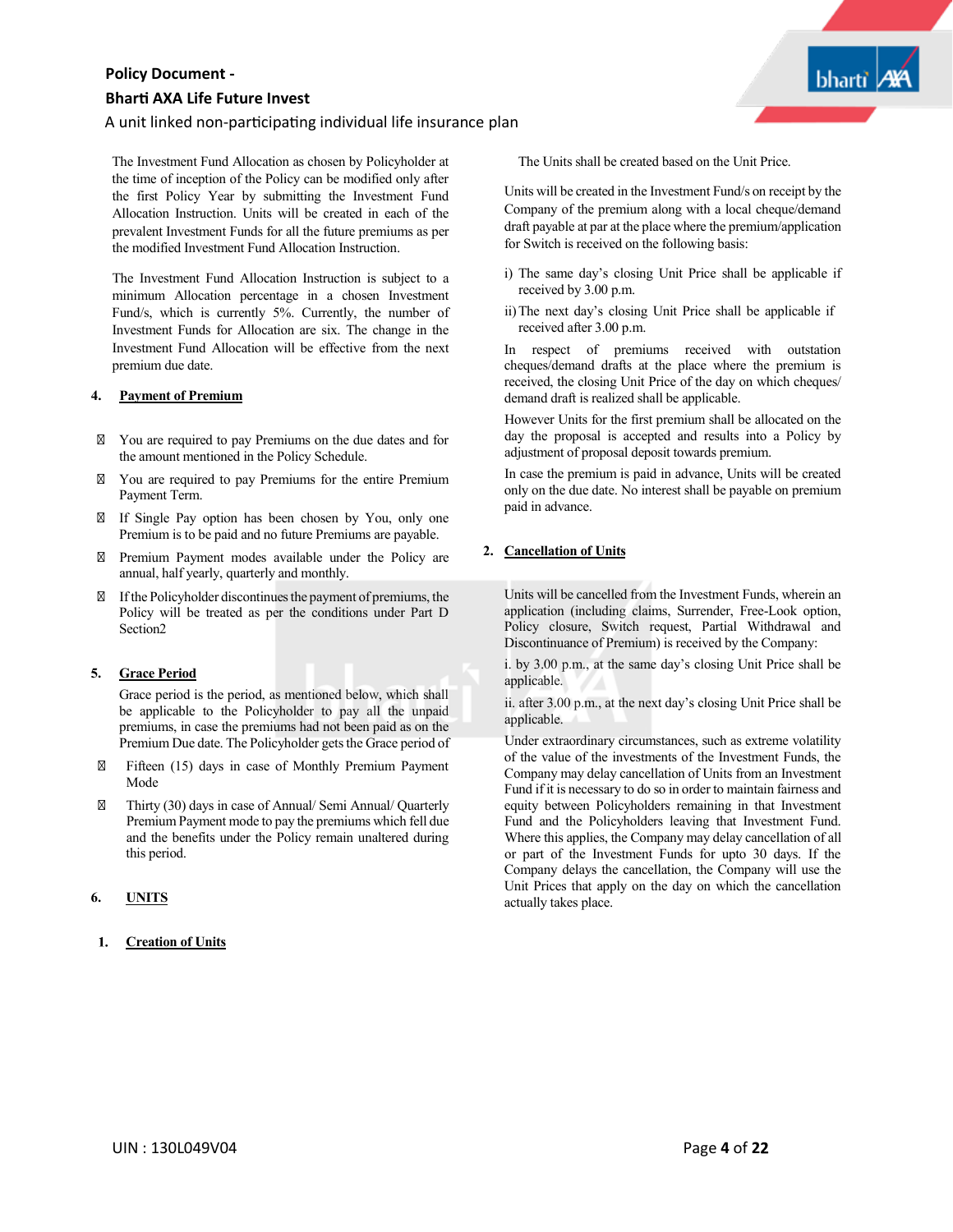A unit linked non-participating individual life insurance plan



# **PART D**

#### **1. Free Look Period**

If Policyholder disagrees with any of the terms and conditions of the Policy, there is an option to return the original Policy along with a letter stating reason/s within 15 days of receipt of the Policy in case of offline Policy and within 30 days of receipt of the Policy in case of Policy sourced through distance marketing (i.e. online sales). The Policy will accordingly be cancelled and the Company will refund an amount which shall at least be equal to nonallocated premiums plus charges levied by cancellation of units plus Policy Fund Value at the date of cancellation less Proportionate risk premium for the period on cover, the medical expenses incurred by the insurer and stamp duty charges.

All rights under this Policy shall stand extinguished immediately on cancellation of the Policy under the free look option.

If the Policy is opted through Insurance Repository (IR), the computation of the said Free Look Period will be as stated below:-

For existing e-Insurance Account: Computation of the said Free Look Period will commence from the date of delivery of the e mail confirming the credit of the Insurance Policy by the IR.

For New e-Insurance Account: If an application for e-Insurance Account accompanies the proposal for insurance, the date of receipt of the 'welcome kit' from the IR with the credentials to log on to the e-Insurance Account(e IA) or the delivery date of the email confirming the grant of access to the eIA or the delivery date of the email confirming the credit of the Insurance policy by the IR to the eIA, whichever is later shall be reckoned for the purpose of computation of the free look period.

#### **2. Policy Discontinuance due to Non Payment of Premiums and Revival**

#### **Discontinuance of Policy during the lock-in Period:**

a) **For other than single premium policies,** upon expiry of the grace period, in case of discontinuance of Policy due to non-payment of premium, the fund value after deducting the applicable discontinuance charges, shall be credited to the discontinued policy fund and the risk cover and rider cover, if any, shall cease.

b) Such discontinuance charges shall not exceed the charges, stipulated in 'Charges' section – Discontinuance charges of this document. All such discontinued policies shall be provided a revival period of three years from date of first

unpaid premium. On such discontinuance, the Company will communicate the status of the Policy, within three months of the first unpaid premium, to the Policyholder and provide the option to revive the Policy within the revival period of three years.

In case the Policyholder opts to revive but does not revive the Policy during the revival period, the proceeds of the discontinued policy fund shall be paid to the Policyholder at the end of the revival period or lock-in period whichever is later. In respect of revival period ending after lock-in period, the Policy will remain in discontinuance fund till the end of revival period. The Fund management charges of discontinued fund will be applicable during this period and no other charges will be applied.

In case the Policyholder does not exercise the option as set out above, the Policy shall continue without any risk cover and rider cover, if any, and the policy fund shall remain invested in the discontinuance fund. At the end of the lockin period, the proceeds of the discontinuance fund shall be paid to the Policyholder and the Policy shall terminate.

However, the Policyholder has an option to surrender the Policy anytime and proceeds of the discontinued policy shall be payable at the end of lock-in period or date of surrender whichever is later.

c) **In case of Single premium policies,** the Policyholder has an option to surrender any time during the lock-in period. Upon receipt of request for surrender, the fund value, after deducting the applicable discontinuance charges, shall be credited to the discontinued policy fund.

Such discontinuance charges shall not exceed the charges stipulated in 'Charges' – Discontinuance charges of this document.

The Policy shall continue to be invested in the discontinued policy fund and the proceeds from the discontinuance fund shall be paid at the end of lock-in period. Fund management charge can be deducted from this fund during this period. Further, no risk cover shall be available on such policy during the discontinuance period.

The minimum guaranteed interest rate applicable to the 'Discontinued Policy Fund' shall be as per the prevailing regulations and is currently 4% p.a. The proceeds of the discontinued policy shall be refunded only upon completion of the lock-in period.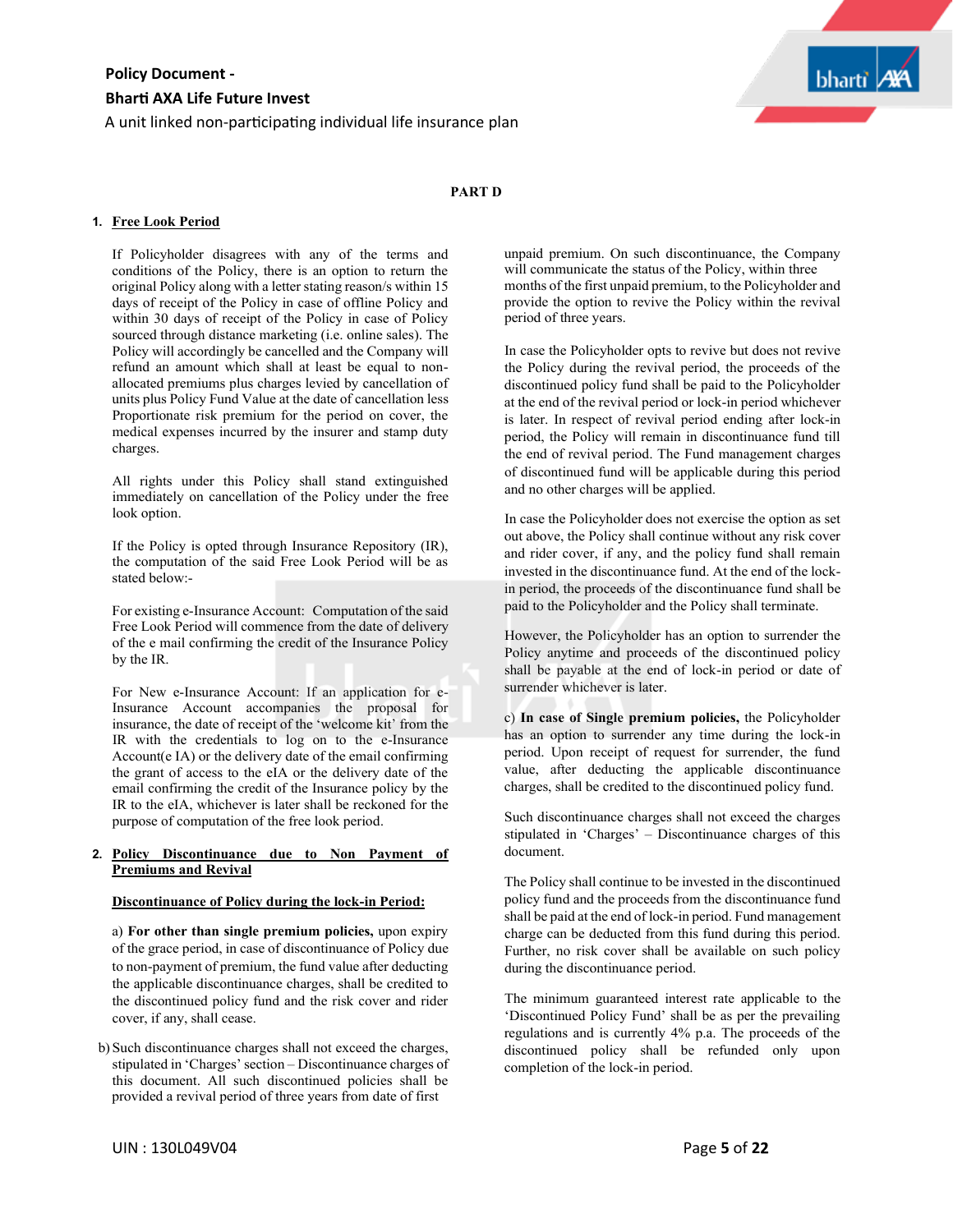A unit linked non-participating individual life insurance plan

Proceeds of the discontinued policies means the fund value as on the date the policy was discontinued, after addition of interest computed at the interest rate stipulated as above.

### **Discontinuance of Policy after the lock-in Period:**

a) For other than Single Premium Policies:

i. Upon expiry of the grace period, in case of discontinuance of Policy due to non-payment of premium after lock-in period, the Policy shall be converted into a reduced paid up policy with the paid-up sum assured i.e. original sum assured multiplied by the total number of premiums paid to the original number of premiums payable as per the terms and conditions of the Policy. The Policy shall continue to be in reduced paid-up status without rider cover, if any. All charges as per terms and conditions of the Policy shall be deducted during the revival period. However, the mortality charges shall be deducted based on the reduced paid up sum assured only.

ii. On such discontinuance, the Company will communicate the status of the Policy, within three months of the first unpaid premium, to the Policyholder and provide the following options:

1. To revive the policy within the revival period of three years, or

2. Complete withdrawal of the Policy.

iii. In case the Policyholder opts for (1) above but does not revive the Policy during the revival period, the fund value shall be paid to the Policyholder at the end of the revival period.

iv. In case the Policyholder does not exercise any option as set out above, the Policy shall continue to be in reduced paid up status. At the end of the revival period the proceeds of the policy fund shall be paid to the Policyholder and the Policy shall terminate.

v. However, the Policyholder has an option to surrender the Policy anytime and proceeds of the policy fund shall be payable. In case of Single Premium Policies, the Policyholder has an option to surrender the Policy any time. Upon receipt of request for surrender, the fund value as on date of surrender shall be payable.

b) In case of Single Premium Policies, the Policyholder has an option to surrender the Policy any time. Upon receipt of request for surrender, the fund value as on date of surrender shall be payable.

#### **Revival of Discontinued Policies**

The revival period for this product is three years from date of first unpaid premium.

### **Revival of a Discontinued Policy during lock-in Period:**

- a) Where the policyholder revives the Policy in accordance with Board Approved Underwriting Policy of the Company ("BAUP"), the policy shall be revived restoring the risk cover, along with the investments made in the segregated funds as chosen by the policyholder, out of the discontinued fund, less the applicable charges as in subsection
- b) below, in accordance with the terms and conditions of the Policy.

b) The Company at the time of revival:

- i. Shall collect all due and unpaid premiums without charging any interest or fee.
- ii. Shall levy Policy administration charge and premium allocation charge as applicable during the discontinuance period. Guarantee charges, if applicable during the discontinuance period, shall be deducted provided the guarantee continues to be applicable. No other charges shall be levied.
- iii. Shall add back to the fund the discontinuance charges deducted at the time of discontinuance of the Policy.

#### **Revival of a Discontinued Policy after lock-in Period:**

a) The policyholder can revive the Policy subject to BAUP. Where the Policyholder revives the policy, the policy shall be revived restoring the original risk cover in accordance with the terms and conditions of the policy.

b) The Company at the time of revival:.

- i. Shall collect all due and unpaid premiums under base plan without charging any interest or fee. The Policyholder also has the option to revive the rider.
- ii. Shall levy premium allocation charge as applicable. The guarantee charges shall be deducted, if guarantee continues to be applicable.

No other charges shall be levied

#### **. Partial Withdrawal of Units**

The Policyholder has the option to apply for Partial Withdrawal of cash from the Policy Fund Value in the specified form, at any time after the completion of Lock-in Period (five Policy Years), provided the Policy is in effect. The limit on the minimum withdrawal is Rs.1,000. In case the Policy Fund Value becomes less than 120% of the Annualised Regular Premium after the partial withdrawal, the Policy will be terminated.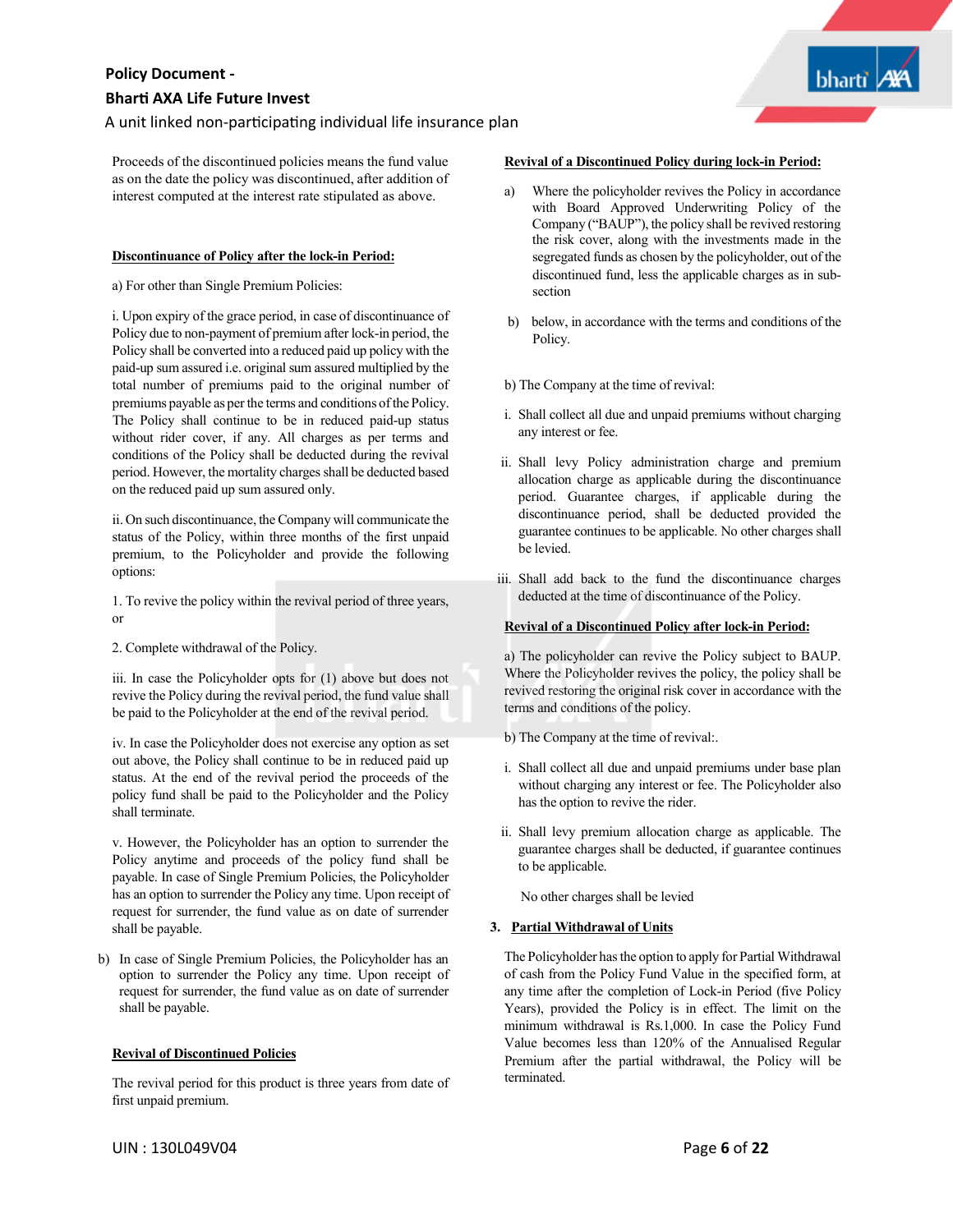# **Bhar� AXA Life Future Invest**

A unit linked non-participating individual life insurance plan

In a Policy Year, the Policyholder is entitled to make two Partial Withdrawals, free of charge subject to the limit of minimum and maximum Partial Withdrawal amount. The policyholder will not be entitled to any subsequent partial withdrawals.

# **. Suicide**

In case of death due to suicide within 12 months from the date of commencement of the policy or from the date of revival of the policy, as applicable, the nominee or the beneficiary of the policyholder shall be entitled to the fund value, as available on the date of intimation of death.

Further any charges other than Fund Management Charges (FMC) and guarantee charges recovered subsequent to the date of death shall be added back to the fund value as available on the date of intimation of death.

# **5. Termination:**

The Policy will terminate on the earliest of the following:

- i) On the date the Surrender Value is paid to the Policyholder.
- ii) Upon receipt of written intimation about the death of Life Insured along with a supporting document to the satisfaction of the Company and on payment of Death Benefit or

iii) If at any time after the Lock-in Period, the Fund Value falls below at least one Annualized Premium, the Policy shall stand terminated.

bharti

- iv) The Maturity Date of the Policy and on payment of Maturity Benefit; or
- v) Acceptance of Freelook request by the Company.

#### **6. Policy alterations / Modifications**

Only a duly authorized officer of the Company has the power to effect changes on the Policy/Plan at the request of the Policyholder, subject to the rules of the Company and within the regulatory parameters.

#### **7. Advance Premium**

**bharti AX** 

- i) Collection of advance premium shall be allowed within the same financial year for the premium due in that financial year. However, where the premium due in one financial year is being collected in advance in earlier financial year, The Company may collect the same for a maximum period of three months in advance of the due date of the premium.
- (ii) The premium so collected in advance shall only be adjusted on the due date of the premium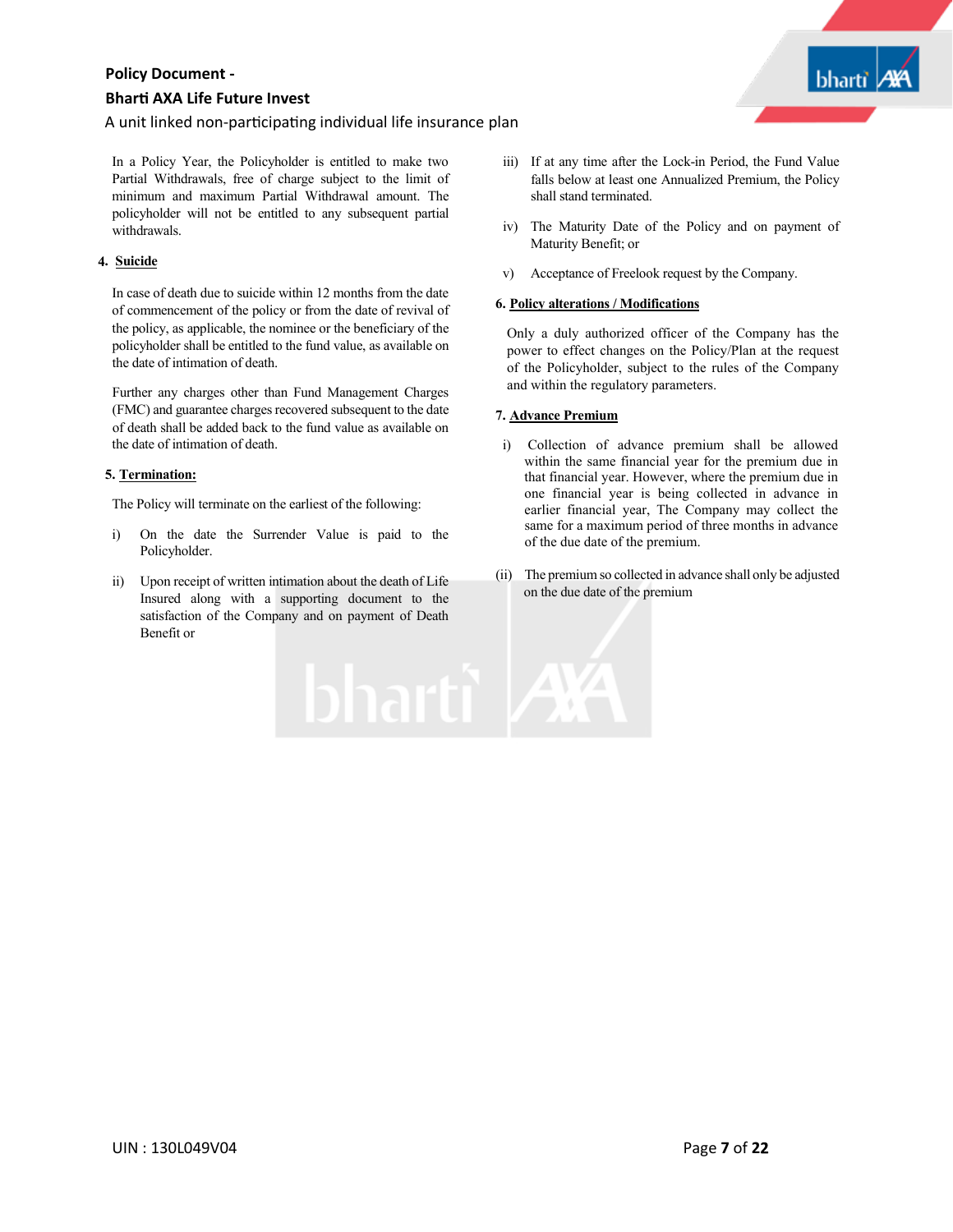

A unit linked non-participating individual life insurance plan

# **PARTE**

# **1. INVESTMENT FUNDS**

A. The Company holds legal and beneficial interests in the assets of each Investment Fund and has sole discretion on the investment and the management of each Investment Fund within the defined asset portfolio Allocation as set out under PART E Section 1B. The six Investment Funds currently offered under the Policy by the Company are - Growth Opportunities Plus Fund, Grow Money Plus Fund, Save'n'grow Money Fund, Steady Money Fund, Safe Money Fund and Build India Fund.

B.The investment objective, risk profile and asset allocation range for the various funds is as mentioned below:

| <b>Investment Fund</b>                                                           | Objective                                                                                                                                                                                                                                                | <b>Asset Category and Asset</b><br><b>Allocation</b>                                                                                                                          | <b>Risk-Return</b><br><b>Potential</b> |
|----------------------------------------------------------------------------------|----------------------------------------------------------------------------------------------------------------------------------------------------------------------------------------------------------------------------------------------------------|-------------------------------------------------------------------------------------------------------------------------------------------------------------------------------|----------------------------------------|
| Growth Opportunities<br>Plus Fund<br>SFIN:<br>ULIF01614/12/2009<br>EGRWTHOPPL130 | To provide long term capital<br>appreciation through investing in stocks<br>across all market capitalization ranges<br>(Large, Mid or small)                                                                                                             | Listed Equities: 80% - 100%,<br>Cash & Money Market securities:<br>$0\% - 40\%$                                                                                               | High                                   |
| Grow Money Plus<br>Fund<br>SFIN:<br>ULIF01214/12/2009<br>EGROMONYPL130           | To provide long term capital<br>appreciation through investing across a<br>diversified high quality equity<br>portfolio                                                                                                                                  | Listed Equities: 80% - 100%,<br>Cash & Money Market securities:<br>$0\% - 40\%$                                                                                               | High                                   |
| Build India Fund SFIN:<br>ULIF01909/02/2010<br>EBUILDINDA130                     | To provide long term capital<br>appreciation, through exposure to equity<br>investments in Infrastructure and allied<br>sectors, and by diversifying investments<br>across various sub-sectors of the<br>infrastructure sector                           | Listed Equities: 80% - 100%;<br>Corporate Bonds and Bank<br>deposits:0% to 20%;<br>Cash & Money Market securities:<br>$0\% - 20\%$                                            | High                                   |
| Save'n' grow Money<br>Fund<br>SFIN:<br>ULIF00121/08/2006<br>BSAVENGROW130        | To provide steady accumulation of<br>income in medium to long term by<br>investing in high quality debt papers and<br>government securities and a limited<br>opportunity of capital appreciation. This<br>would be more of a defensively managed<br>fund | Listed Equities: 0% - 60%,<br>Corporate bonds and bank<br>deposits: 0% - 50%, Government<br>bonds and securities: 0% -40%,<br>Cash & Money Market securities:<br>$0\% - 40\%$ | Moderate                               |
| <b>Steady Money Fund</b><br>SFIN:<br>ULIF00321/08/2006<br>DSTDYMOENY130          | To provide steady accumulation of<br>income in medium to long term by<br>investing in high quality Corporate<br>Bonds and government securities                                                                                                          | Corporate bonds and bank<br>deposits: 20% - 80%,<br>Government bonds and<br>securities: 40% -60%, Cash &<br>Money Market securities -0% -<br>40%                              | Low                                    |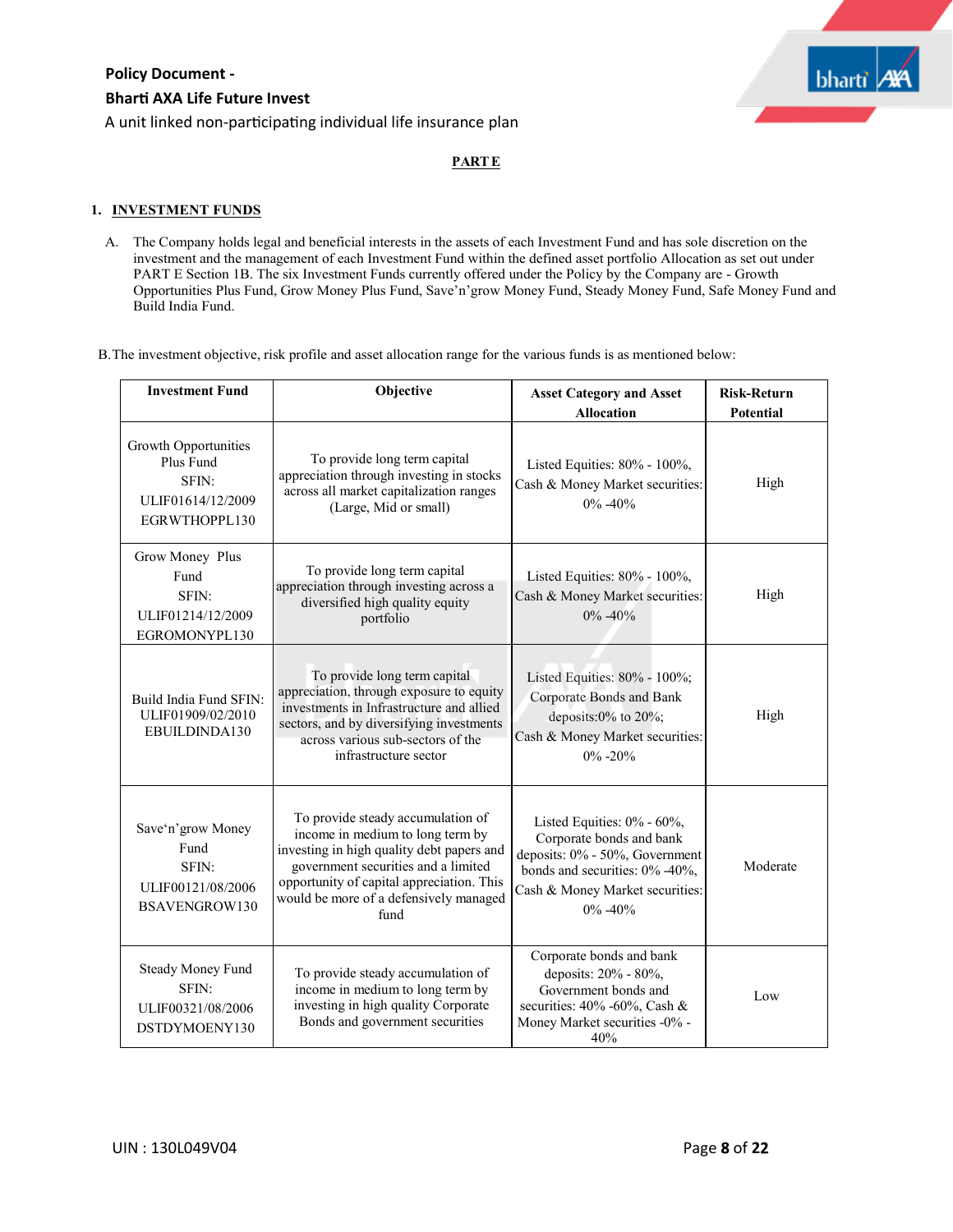A unit linked non-participating individual life insurance plan

| Safe Money Fund SFIN:<br>ULIF01007/07/2009<br>LSAFEMONEY130 | To provide capital protection through<br>investments in low-risk money-market<br>& short-term debt instruments with<br>maturity of 1 year or lesser | Corporate bonds and bank<br>deposits: $0\%$ - 60%,<br>Government bonds and<br>securities: $40\% - 60\%$ , Cash &<br>Money Market securities -0% -<br>40% | Low |
|-------------------------------------------------------------|-----------------------------------------------------------------------------------------------------------------------------------------------------|----------------------------------------------------------------------------------------------------------------------------------------------------------|-----|
|-------------------------------------------------------------|-----------------------------------------------------------------------------------------------------------------------------------------------------|----------------------------------------------------------------------------------------------------------------------------------------------------------|-----|

Note:

- Growth Opportunities Plus Fund, Grow Money Plus Fund, Save'n'grow Money Fund, Build India Fund, Steady Money Fund and Safe Money Fund are the names of the Investment Funds and do not in any manner indicate the quality of the Investment Funds, their future prospects or returns.
- Investments in the Investment Funds are subject to market and other risks and the achievement of the Objective of any of the Investment Funds cannot be assured.
- The Company may from time to time change the asset portfolio Allocation in the existing Investment Funds with the approval of the Insurance Regulatory and Development Authority (IRDAI).

The company shall also maintain a Discontinued Policy Fund that comprises of the fund values of all the policies that have been discontinued and will earn a minimum interest computed at a rate specified by IRDAI from time to time which is currently 4% pa. The discontinued policy fund shall be a unit fund with the following asset categories:

| Assets                  | Discontinued Policy Fund<br>SFIN:<br>ULIF02219/01/2011DDISCO<br>NTLF130 |
|-------------------------|-------------------------------------------------------------------------|
| Money Market securities | $0\% - 40\%$                                                            |
| Government securities   | $60\% - 100\%$                                                          |

#### C. **Investment Fund Valuation**

The valuation of assets under each Investment Fund will be done in accordance with the regulations issued by the Insurance Regulatory and Development Authority (IRDAI) in that regard (and is subject to change in accordance with the changes in regulations).

Unit Price is calculated as: Market value of the investment held by the fund plus value of current assets less value of current liabilities and provisions, if any and divided by the number of units existing on the valuation date (before creation/redemption of units).

#### **D. Investment Fund Addition**

The Company may from time to time create and add new Investment Funds with different fees/ charges with the approval of the Insurance Regulatory and Development Authority (IRDAI) and consequently, new Investment Funds may be made available to Policyholder. All provisions of the Policy will apply to such new Investment Funds unless stated otherwise.

# **E. Investment Fund Closure**

The Company reserves the right to close any Investment Fund at any time by giving a three month written notice of its intention to close an Investment Fund and from the date of such closure the Company will cease to create or cancel Units in the said Investment Fund ('Closing Investment Fund'). Closure of an Investment Fund shall be subject to prior approval of Insurance Regulatory and Development Authority and will follow the guidelines issued by IRDAI from time to time. The Company will require the Policyholder who has invested in the Closing Investment Fund to replace it with another Investment Fund/s ('Replacing Investment Fund') in the form specified by the Company and before the date specified in the written notice of the Company.

If the Company has not received valid notification from Policyholder for modification of the Investment Fund Allocation by the time of closure of the Investment Fund, the Company will:

Switch Your funds from the Closing Investment Fund to a fund having the same fund objective and same or lower fund management charge. This switch will be free of charge and change the Investment Fund Allocation in such a way that the percentage allocated to the Closing Investment Fund is added to the percentage allocated to a fund having the same fund objective and same or lower fund management charge.

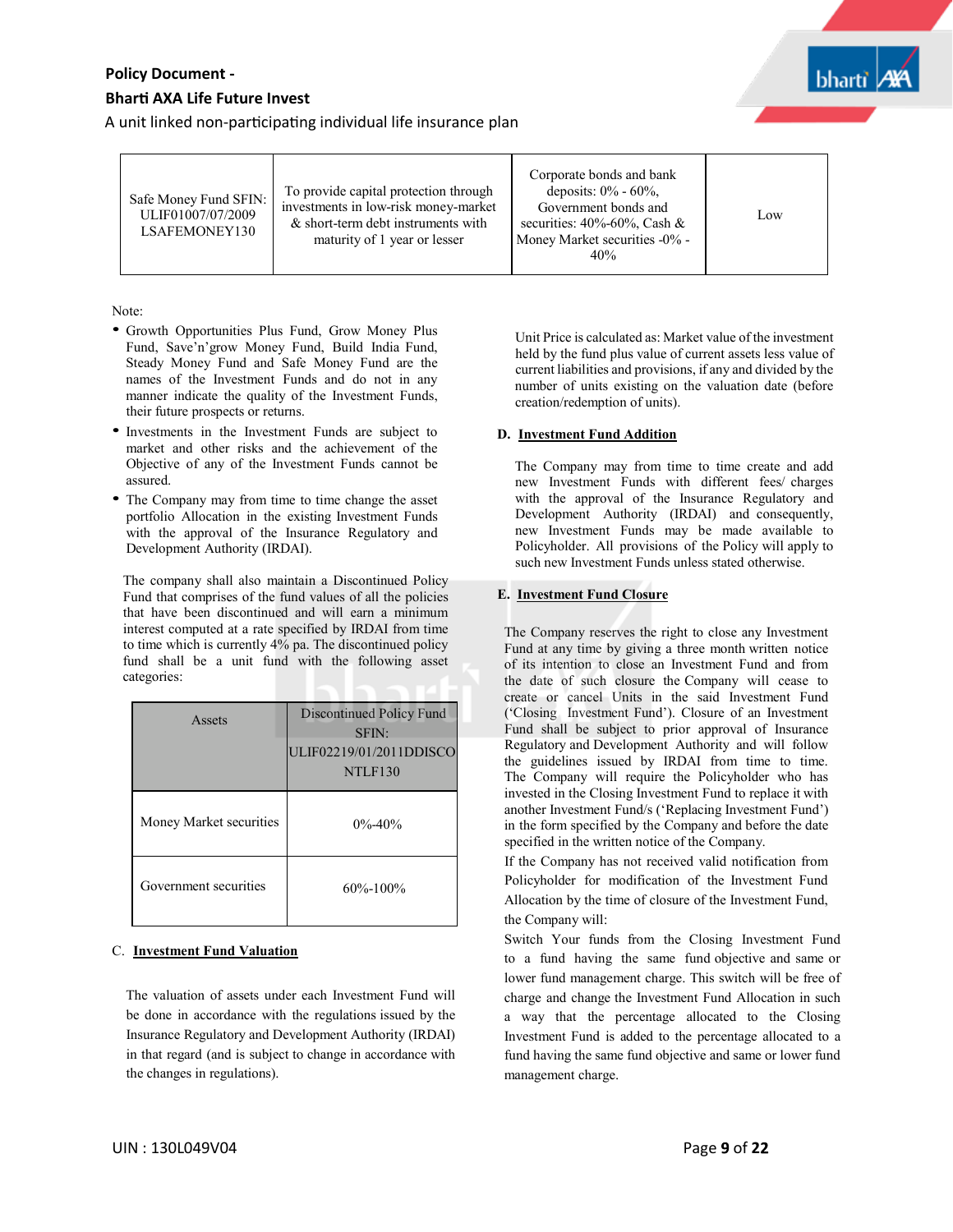## A unit linked non-participating individual life insurance plan

#### **F. Switch amongst Investment Funds**

There is an option to apply for Switch of Investment Fund/s from one Investment Fund to another through a Switch Application Form specified by the Company, subject to Policy being in force. The facility of Switch would be subject to the administrative rules of the Company, existing at the time of Your Switch application and will be applicable to both the premium payment terms of single pay and 5 pay. Switch of funds will be effected at a Unit Price declared on the date Your Switch application is received and accepted by the Company before 3.00 p.m. and on the next day's Unit Price declared if the application is received and accepted at the Company after 3.00 p.m. You are entitled to make twelve free Switches per Policy Year free of charge. Switches more than twelve times in a policy year will be charged at Rs 100 per Switch. Unutilized Switches of any Policy Year cannot be carried forward to the succeeding Policy Years. The minimum amount of a Switch transaction should be Rs.1,000. The minimum investment in any allocated fund should not be less than 5%.

#### **G. Risks of investments**

Investments in any of the Investment Funds are subject to the following, amongst other risks:

- The Unit Price of any Investment Fund may increase or decrease as per the performance of the financial markets.
- The past performance of these or other Investment Funds of the Company do not indicate the future performance of these Investment Funds.
- The investment risk in investment portfolio is borne by the Policyholder.

#### **H. UNITS**

## i. **Creation of Units**

The Units shall be created based on the Unit Price. Units will be created in the Investment Fund/s on receipt by the Company of the premium along with a local cheque/demand draft payable at par at the place where the premium/application for Switch is received on the following basis:

- The same day's closing Unit Price shall be applicable if received by 3.00 p.m.
- The next day's closing Unit Price shall be applicable if received after 3.00 p.m.

In respect of premiums received with outstation cheques/demand drafts at the place where the premium is received, the closing Unit Price of the day on which cheques/ demand draft is realized shall be applicable. However units for the first premium shall be allocated on the day the proposal is accepted and results into a policy by adjustment of proposal deposit towards premium.

In case the premium is paid in advance, Units will be

created only on the due date. No interest shall be payable on premium paid in advance.

#### ii. **Cancellation of Units**

Units will be cancelled from the Investment Funds, wherein an application (including claims, surrender, Free-Look option, Policy closure, Switch request, partial withdrawal and Discontinuance of Premium) is received by the Company:

- by 3.00 p.m., at the same day's closing Unit Price shall be applicable.
- after 3.00 p.m., at the next day's closing Unit Price shall be applicable.

Under extraordinary circumstances, such as extreme volatility of the value of the investments of the Investment Funds, the Company may delay cancellation of Units from an Investment Fund if it is necessary to do so in order to maintain fairness and equity between Policyholders remaining in that Investment Fund and the Policyholders leaving that Investment Fund. Where this applies, the Company may delay cancellation of all or part of the Investment Funds for upto 30 days. If the Company delays the cancellation, the Company will use the Unit Prices that apply on the day on which the cancellation actually takes place.

# **2) Policy Charges**

Taxes and cess on applicable Policy Charges as per prevailing regulations will be levied as per prevailing rates.

#### **A. Policy Administration Charge**

The Policy Administration Charge will be deducted by cancellation of Units from the Policy Fund Value at the prevailing Unit Price on the corresponding Policy Date in each Policy Month as a percentage of Annualized Premium.

The monthly administration charge is as per the table below:

| <b>Policy Year</b> | <b>Premium Payment Term</b> |                |
|--------------------|-----------------------------|----------------|
|                    | 5 years                     | Single premium |
| 1 - 5              | 0.5%                        | 0.2%           |
| $5 - 10$           | 0.5%                        | ገ%             |
|                    |                             |                |

The Policy administration charge is subject to a maximum of Rs 6000 per annum.

#### **B. Fund Management Charge**

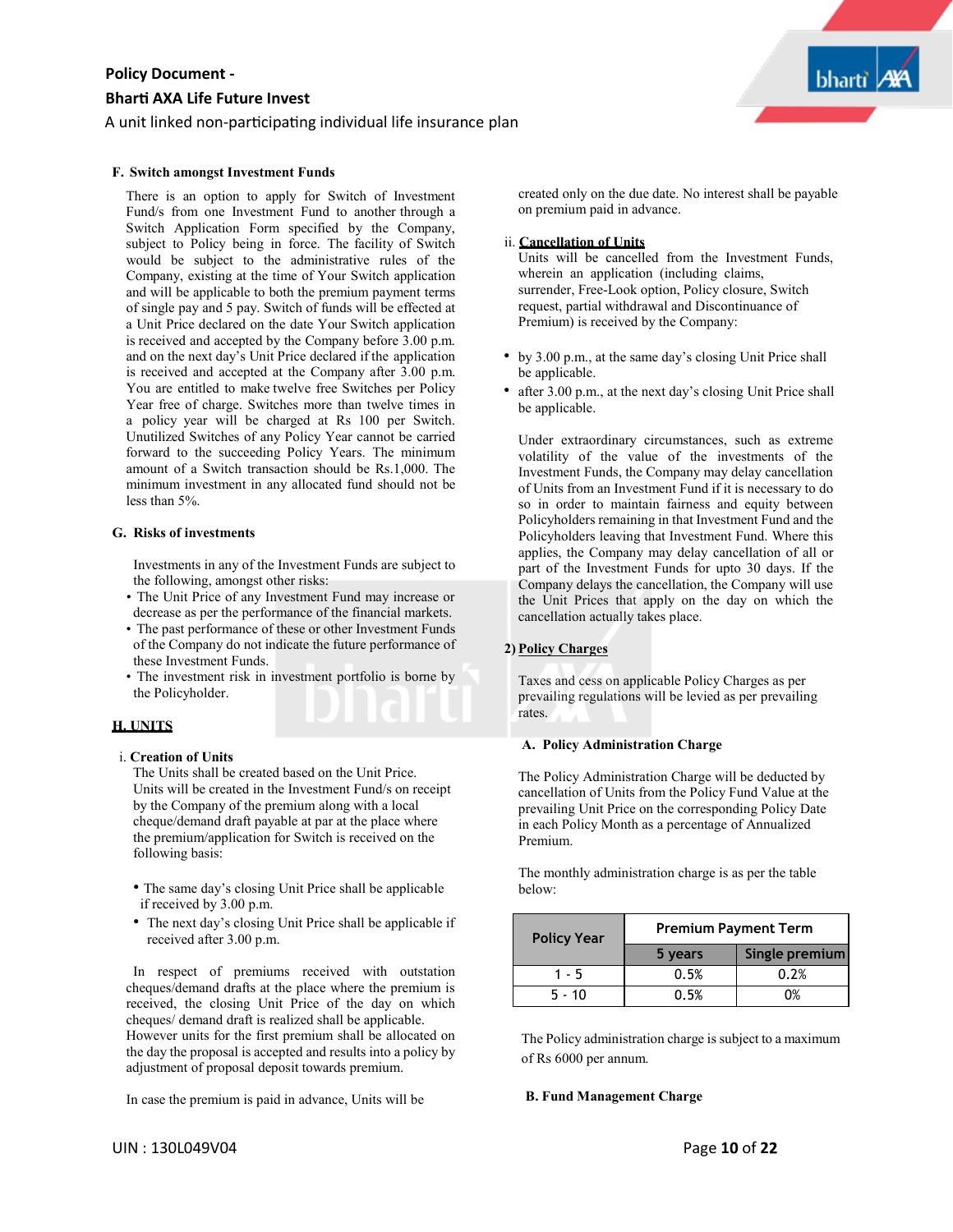

A unit linked non-participating individual life insurance plan

Fund Management Charge will be charged by adjustment of the Unit Price on the Investment Fund/s on each Valuation Date.

| Fund                                     | <b>Fund Management</b><br>Charge |
|------------------------------------------|----------------------------------|
| <b>Growth Opportunities Plus</b><br>Fund | 1.35% per annum                  |
| Grow Money Plus Fund                     | $1.35\%$ per annum               |
| Build India Fund                         | $1.35\%$ per annum               |
| Save'n' grow Money Fund                  | $1.25\%$ per annum               |
| Steady Money Fund                        | $1.00\%$ per annum               |
| Safe Money Fund                          | 1.00% per annum                  |
| Discontinued Policy Fund                 | $0.50\%$ per annum               |

The above charges will not exceed the maximum cap prescribed by IRDAI which is currently 1.35% pa.

#### **C. Mortality Charge**

This charge is levied to provide the life insurance benefit. This charge is applied on the Sum at Risk (as defined below) and is deducted proportionately by cancellation of units on a monthly basis.

**Sum at Risk** is defined asthe excess of Sum Assured (net of partial withdrawals, made 12 months prior to death of the life insured) over

Policy Fund Value as on the corresponding Policy Date in the Policy Month. This charge is applied on per 1000 Sum at Risk. The below table shows the rates for all Ages

| <b>Mortality Charge per Rs. 1000 Sum</b><br>at Risk |                              |                                |
|-----------------------------------------------------|------------------------------|--------------------------------|
| Age                                                 | <b>Healthy Male</b><br>Lives | <b>Healthy Female</b><br>Lives |
| 18                                                  | 0.68                         | 0.68                           |
| 19                                                  | 0.72                         | 0.68                           |
| 20                                                  | 0.75                         | 0.68                           |
| 21                                                  | 0.77                         | 0.68                           |
| 22                                                  | 0.79                         | 0.72                           |
| 23                                                  | 0.80                         | 0.75                           |
| 24                                                  | 0.81                         | 0.77                           |
| 25                                                  | 0.82                         | 0.79                           |
| 26                                                  | 0.83                         | 0.80                           |
| 27                                                  | 0.84                         | 0.81                           |
| 28                                                  | 0.85                         | 0.82                           |

| 29 | 0.87  | 0.83  |
|----|-------|-------|
| 30 | 0.89  | 0.84  |
| 31 | 0.91  | 0.85  |
| 32 | 0.95  | 0.87  |
| 33 | 0.99  | 0.89  |
| 34 | 1.04  | 0.91  |
| 35 | 1.10  | 0.95  |
| 36 | 1.16  | 0.99  |
| 37 | 1.24  | 1.04  |
| 38 | 1.33  | 1.10  |
| 39 | 1.44  | 1.16  |
| 40 | 1.56  | 1.24  |
| 41 | 1.70  | 1.33  |
| 42 | 1.86  | 1.44  |
| 43 | 2.05  | 1.56  |
| 44 | 2.27  | 1.70  |
| 45 | 2.52  | 1.86  |
| 46 | 2.81  | 2.05  |
| 47 | 3.13  | 2.27  |
| 48 | 3.50  | 2.52  |
| 49 | 3.90  | 2.81  |
| 50 | 4.33  | 3.13  |
| 51 | 4.79  | 3.50  |
| 52 | 5.27  | 3.90  |
| 53 | 5.77  | 4.33  |
| 54 | 6.28  | 4.79  |
| 55 | 6.82  | 5.27  |
| 56 | 7.37  | 5.77  |
| 57 | 7.95  | 6.28  |
| 58 | 8.57  | 6.82  |
| 59 | 9.23  | 7.37  |
| 60 | 9.95  | 7.95  |
| 61 | 10.73 | 8.57  |
| 62 | 11.58 | 9.23  |
| 63 | 12.53 | 9.95  |
| 64 | 13.57 | 10.73 |
| 65 | 14.72 | 11.58 |
| 66 | 15.99 | 12.53 |
| 67 | 17.38 | 13.57 |
| 68 | 18.91 | 14.72 |
| 69 | 20.58 | 15.99 |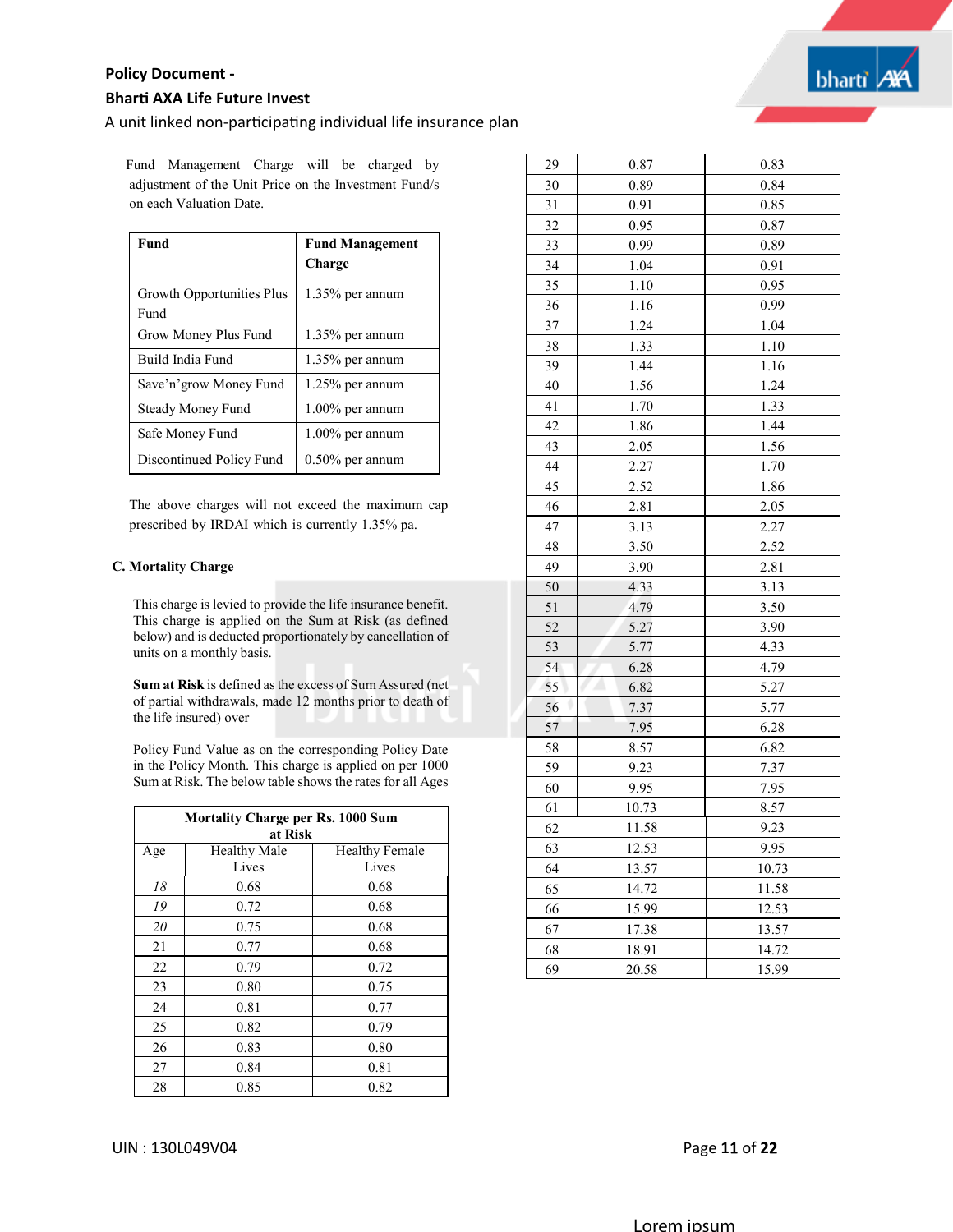

### **D. Discontinuance Charge**

The Discontinuance Charge shall be levied at the time of surrender or on Discontinuance of Premium whichever is earlier. The discontinuance charge for premium payment term of 5 years will be computed as follows :

| Year of<br>Discontinuance of<br>premium/Surrender | Discontinuance charge for policies with<br>annualized premium up to Rs 50,000 p.a. | Discontinuance charge for policies with<br>annualized premium above Rs 50,000 p.a |
|---------------------------------------------------|------------------------------------------------------------------------------------|-----------------------------------------------------------------------------------|
|                                                   | Lower of                                                                           | Lower of                                                                          |
| 1                                                 | • 20% of Annual Premium                                                            | • 6% of Annual Premium                                                            |
|                                                   | • 20% of Fund Value                                                                | $\bullet$ 6% of Fund Value                                                        |
|                                                   | $\cdot$ Rs. 3,000                                                                  | $\cdot$ Rs. 6,000                                                                 |
|                                                   | Lower of                                                                           | Lower of                                                                          |
|                                                   | • 15% of Annual Premium                                                            | 4% of Annual Premium                                                              |
| $\mathbf{2}$                                      | • 15% of Fund Value                                                                | 4% of Fund Value                                                                  |
|                                                   | $\cdot$ Rs. 2,000                                                                  | $\cdot$ Rs. 5,000                                                                 |
|                                                   | Lower of                                                                           | Lower of                                                                          |
|                                                   | 10% of Annual Premium                                                              | 3% of Annual Premium                                                              |
| 3                                                 | 10% of Fund Value                                                                  | 3% of Fund Value                                                                  |
|                                                   | $\cdot$ Rs. 1,500                                                                  | $\cdot$ Rs. 4,000                                                                 |
|                                                   | Lower of                                                                           | Lower of                                                                          |
|                                                   | 5% of Annual Premium                                                               | 2% of Annual Premium                                                              |
| 4                                                 | 5% of Fund Value                                                                   | 2% of Fund Value                                                                  |
|                                                   | $\cdot$ Rs. 1,000                                                                  | $\cdot$ Rs. 2,000                                                                 |
| 5 and onwards                                     | <b>NIL</b>                                                                         | <b>NIL</b>                                                                        |

The discontinuance charge for single pay option will be computed as follows:

| Where the policy is discontinued<br>during the policy year | Charges for the policies having<br>Single Premium up to Rs.<br>$3,00,000/$ - | Charges for the policies having Single Premium<br>above Rs. 3,00,000/- |
|------------------------------------------------------------|------------------------------------------------------------------------------|------------------------------------------------------------------------|
|                                                            | Lower of                                                                     | Lower of                                                               |
| 1                                                          | a) 2% of Single Premium                                                      | a) 1% of Single Premium                                                |
|                                                            | b) 2% of Fund Value                                                          | b) 1% of Fund Value                                                    |
|                                                            | c) Rs. $3,000$                                                               | c) Rs. $6,000$                                                         |
|                                                            | Lower of                                                                     | Lower of                                                               |
| 2                                                          | a) 1.5% of Single Premium                                                    | a) 0.7% of Single Premium                                              |
|                                                            | b) 1.5% of Fund Value                                                        | b) 0.7% of Fund Value                                                  |
|                                                            | c) Rs. $2,000$                                                               | c) Rs. $5,000$                                                         |
|                                                            | Lower of                                                                     | Lower of                                                               |
| 3                                                          | a) 1% of Single Premium                                                      | a) 0.5% of Single Premium                                              |
|                                                            | b) 1% of Fund Value                                                          | b) 0.5% of Fund Value                                                  |
|                                                            | c) Rs. $1,500$                                                               | c) Rs. $4,000$                                                         |
|                                                            | Lower of                                                                     | Lower of                                                               |
| 4                                                          | a) $0.5\%$ of Single Premium                                                 | a) 0.35% of Single Premium                                             |
|                                                            | b) 0.5% of Fund Value                                                        | b) 0.35% of Fund Value                                                 |
|                                                            | c) Rs. $1,000$                                                               | c) Rs. $2,000$                                                         |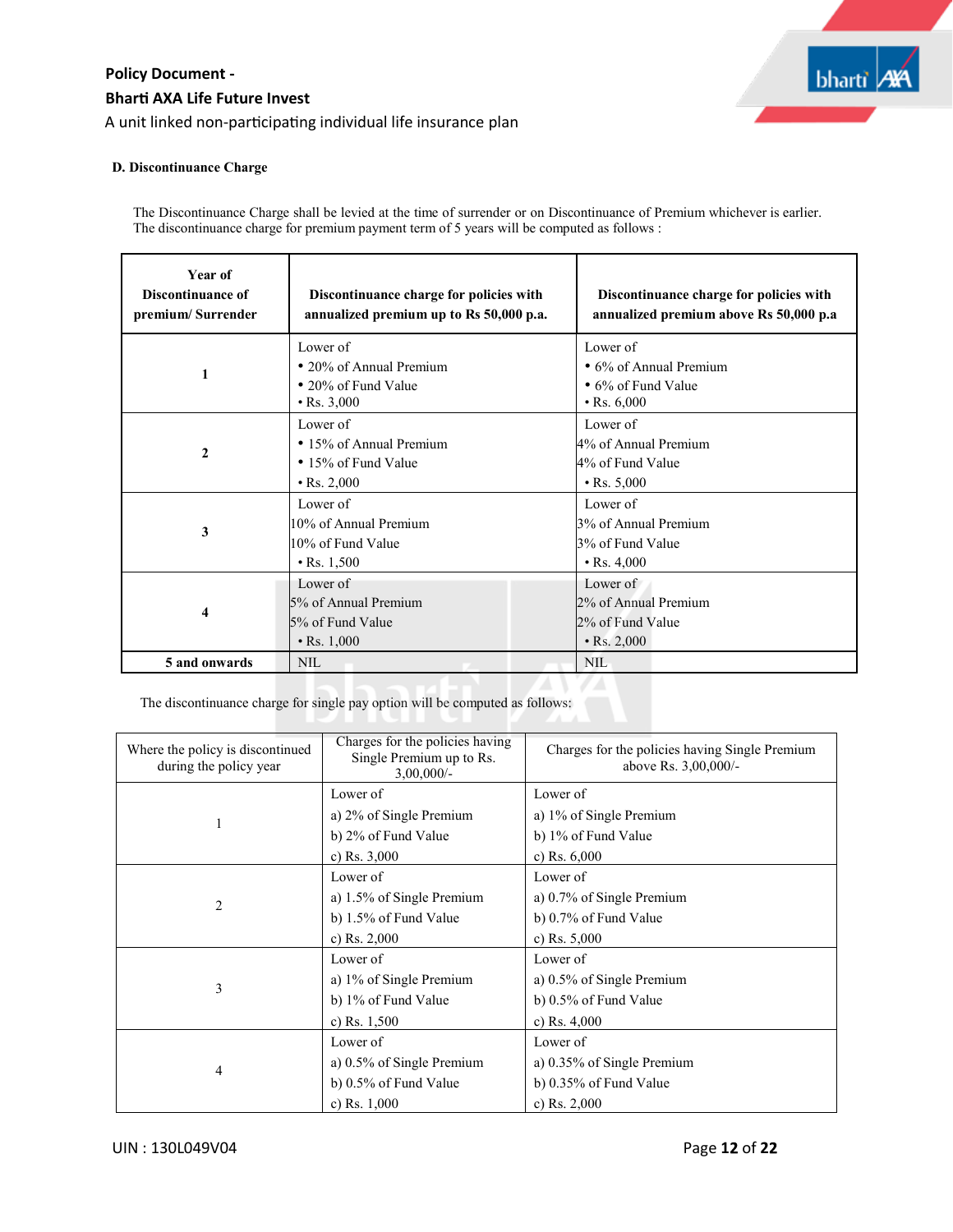# **Bhar� AXA Life Future Invest**

bharti

A unit linked non-participating individual life insurance plan

| and<br>onwards | NIL | NIL |
|----------------|-----|-----|

#### **E. Revision of Policy Charges**

The Company may at anytime revise any/ all of the below mentioned charges to the maximum limits as indicated, subject to prior approval from Insurance Regulatory and Development Authority of India (IRDAI):

• Fund Management Charge: The maximum charge shall not exceed be the cap as prescribed by IRDAI which is currently 1.35% p.a.

Policy Administration Charge: This charge shall not

exceed Rs 6,000 per annum or the cap as prescribed by IRDAI.

• Switch Charge: The maximum charge shall not exceed Rs 300 per switch or the cap as prescribed by IRDAI from time to time.

# **PART F**

#### **Fraud And Misrepresentation**

Fraud, Misrepresentation and forfeiture would be dealt with in accordance with provisions of Sec 45 of the Insurance Act 1938 as amended from time to time. *[A Leaflet containing the simplified version of the provisions of Section 45 is enclosed in appendix – IV for reference]*

#### **Claims**

The Company would require the following primary documents in support of a claim at the stage of claim intimation under the Policy:

**For Maturity Benefit:** Claimant's Statement, KYC Documents and personalized cancelled cheque of the Claimant or beneficiary, acceptable to the Company

**For Death Benefit (other than death due to Accident/natural death):** the original Policy (entire booklet), Death Certificate of the Life Insured. Claimant's Statement and KYC Document of Nominee or beneficiary, acceptable to the Company.

**For Death Benefit (death due to Accident /Unnatural death):** First Information Report (FIR) and Post Mortem report is required in addition to the documents required for Death Benefit (other than death due to Accident/ natural death) as mentioned above.

The Company is entitled to call for additional documents, if in the opinion of the Company such additional documents are warranted to process the

# **Easy ways of claim intimation**

- i. Walk in to your nearest Bharti-AXA Life Branch
- ii. Call us Toll Free: 1800-102-4444\*
- iii. Intimate Online through Claims Portal: https://online.bhartiaxa.com/OnlineClaims
- iv. Have us call you\*

\*Claims intimated through these modes will be considered as verbal intimation. Claim will be formally registered only when written intimation is received at branch or directly to Claims team at Head Office.

#### **Misstatement of Age and Gender:**

- 1. If the correct Age of the Life Insured is different from that mentioned in the proposal form, the Company will assess the eligibility of the Life Insured for the Policy in accordance with the correct Age of the Life Insured.
- 2. If on the basis of correct Age, the Life Insured is not eligible for the Policy, the Policy shall be cancelled immediately by refunding the premium received by the Company under the Policy as per the provisions of Section 45 of Insurance Act as amended from time to time.
- **3.** If the Life Insured is eligible for the Policy as per his / her correct Age, then the Company will calculate the applicable charges basis the correct Age of Life Insured and will accordingly adjust the Fund Value / Coverage Sum Assured.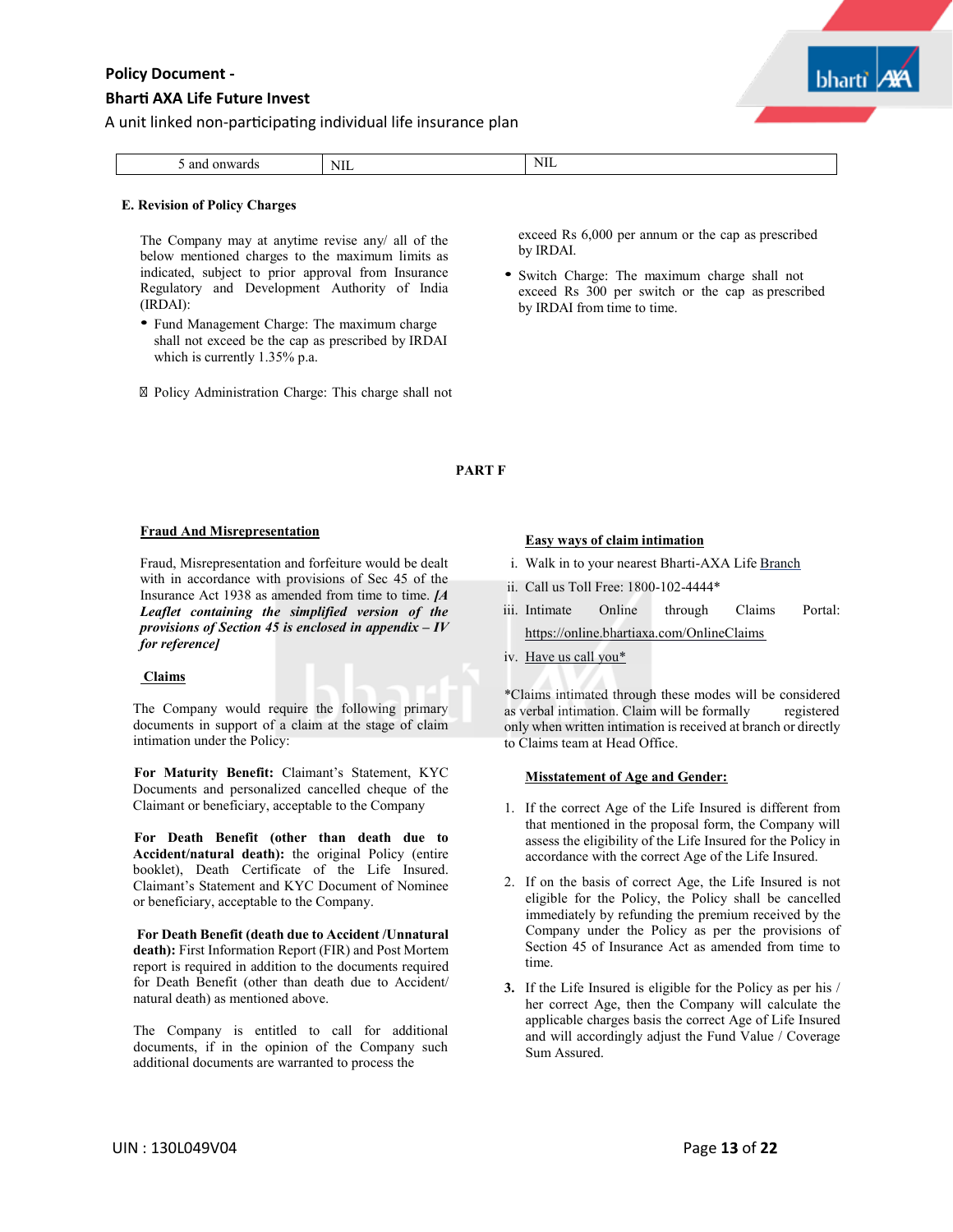# **Bhar� AXA Life Future Invest**

A unit linked non-participating individual life insurance plan

### **Assignment and Nomination**

**Assignment**: Assignment shall be in accordance with the provisions of sec 38 of the Insurance Act 1938 as amended from time to time.

*[A Leaflet containing the simplified version of the provisions of Section 38 is enclosed in annexure – (II) for reference]*

**Nomination:** Nomination shall be in accordance with the provisions of sec 39 of the Insurance Act 1938 as amended from time to time.

*[A Leaflet containing the simplified version of the provisions of Section 39 is enclosed in annexure – (III) for reference ]*

# **Vesting of Ownership**

In case the Life Insured is a minor, the ownership of Policy will automatically vest on the Life Insured on attainment of majority. In case of death of the Policyholder while the Life Insured is a minor, surrender and any other such options available under the policy cannot be exercised during the period of minority of the Life Insured.

#### **Incorrect information and Non Disclosure**

The Policyholder and the Life Insured under the Policy have an obligation to disclose every fact material for assessment of the risk in connection with issuing the Policy.

In case of fraud, misrepresentation and suppression of material facts the Policy contract shall be treated in accordance with the Section 45 of the Insurance Act,1938 as amended from time to time.

# **Taxation**

The tax benefits, if any, on the Policy may be available as per the prevailing provisions of the tax laws in India. If required by the relevant legislations prevailing from time to time, the Company will withhold taxes from the benefits payable under the Policy. The Company reserves the right to recover statutory levies including applicable taxes by way of adjustment of the premiums paid by the Policyholder.

# **Notices**

Any notice to be given to the Policyholder under the Policy will be issued by post or electronic mail or telephone facsimile transmission to the latest address/es/fax number/email of the Policyholder available in the records

of the Company.

Any change in the address of the Policyholder should be informed to the Company so as to ensure timely communication of notices and to the correct address. Kindly refer to Part G section 1 of the Bond for intimating about the change in existing details.

**bharti** 

### **Currency and Place of Payment**

All payments to or by the Company will be in Indian rupees and shall be in accordance with the prevailing Exchange Control regulations and other relevant laws in force in India.

# **Mode of communication**

The Company and the Policyholder may exchange communications pertaining to the Policy either through normal correspondence or through electronic mail and the Company shall be within its right to seek clarifications / to carry out the mandates of the Policyholder on merits in accordance with such communications. While accepting requests / mandate from the Policyholder through electronic mail, the Company may stipulate such conditions as deemed fit to give effect to and comply with the provisions of Information Technology Act 2000 and/ or such other applicable laws in force from time to time.

# **Governing Laws & Jurisdiction**

The terms and conditions of the Policy Document shall be governed by and shall be subject to the laws of India. The parties shall submit themselves to the jurisdiction of the competent court/s of law in India in respect of all matters and disputes which may arise out of in connection with the Policy Document and / or relating to the Policy.

#### **Term used and its meaning**

If a particular term is not defined or otherwise articulated either in the Policy Document or under the Policy, endeavor shall be to impart the natural meaning to the said term in the context in which it is used.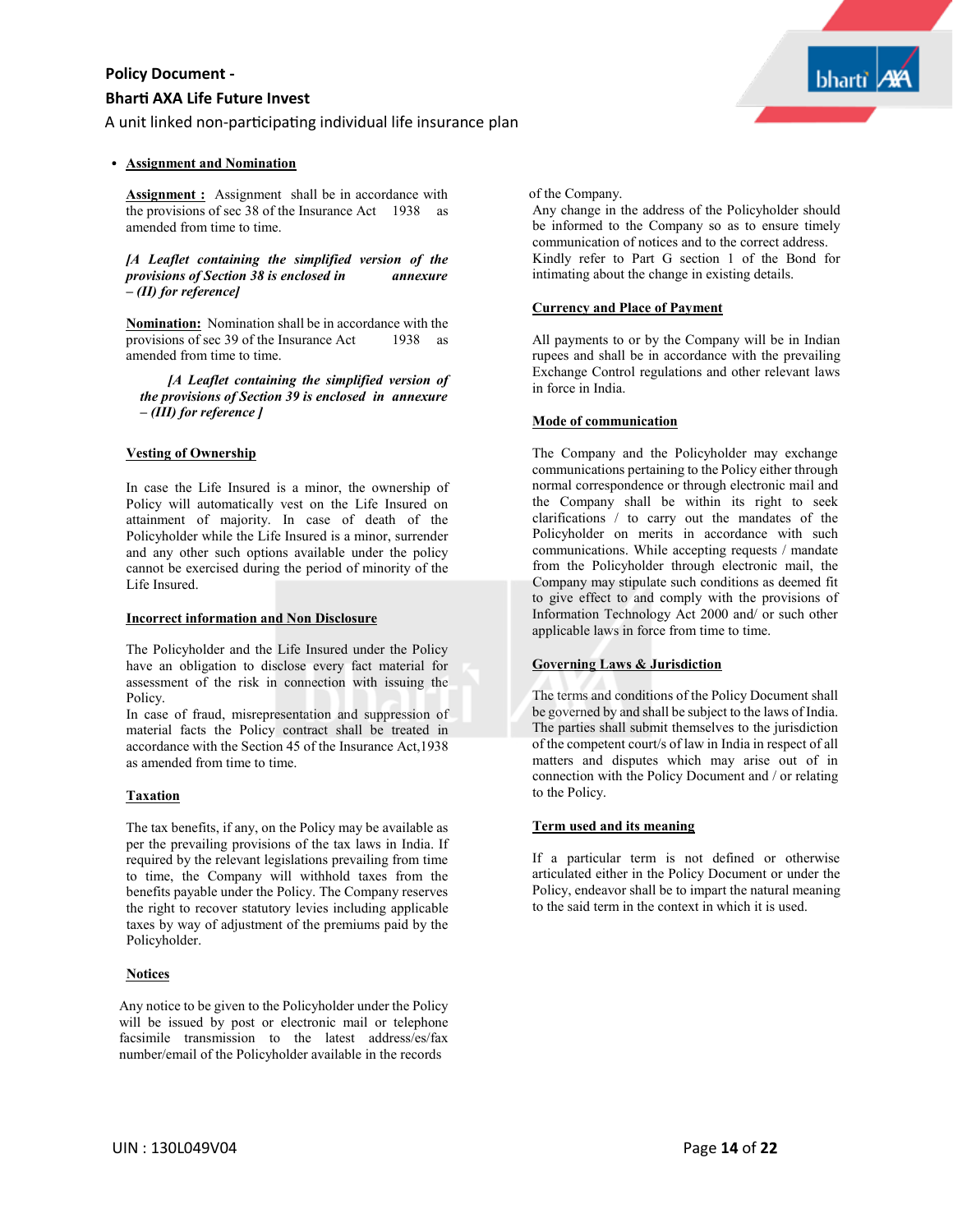A unit linked non-participating individual life insurance plan



# **PART G**

#### **1. Customer Service**

You can seek clarification or assistance on the Policy from the following:

- The Advisor through whom the Policy was bought
- The Customer Service Representative of The Company at toll free no. 1800 102 4444
- SMS "SERVICE" to 56677 WhatsApp us at : 02248815768
- Email: service@bhartiaxa.com
- Mail to: Customer Service
- Bharti AXA Life Insurance Company Ltd. Spectrum tower, 3rd Floor, Malad link road, Malad (west), Mumbai 400064. Maharashtra' CIN No.: U66010MH2005PLC15710

#### **2. Grievance Redressal Procedure**

#### **Step 1: Inform us about your grievance**

In case you have any grievance, you may approach our Grievance Redressal Cell at any of the below-mentioned helplines:

- Lodge your complaint online at
- www.bhartiaxa.com
- Call us at our toll free no. 1800 102 4444
- Email us at complaints.unit@bhartiaxa.com Write to us at:

#### Registered Office:

Bharti AXA Life Insurance Company Ltd. Unit No. 1902, 19th Floor, Parinee Crescenzo 'G' Block, Bandra Kurla Complex, BKC Road Behind MCA Ground, Bandra East Mumbai -400051, Maharashtra' Grievance Redressal Cell Bharti AXA Life Insurance Company Ltd. Spectrum tower, 3rd Floor, Malad link road, Malad (west), Mumbai 400064. Maharashtra' Visit our nearest branch and meet our Grievance Officer who will assist you to redress your grievance/ lodge your complaint. CIN No.: U66010MH2005PLC15710 CIN No.: U66010MH2005PLC15710

#### **Step 2: Tell us if you are not satisfied**

In case you are not satisfied with the decision provided or if you have not received any response post completion of 14 days, you may write to Head - Customer Service for resolution at the above mentioned address or email at: head.customerservice@bhartiaxa.com:

You are requested to inform us about your concern (if any)

within 8 weeks of receipt of resolution as stated above, failing which it will be construed that the complaint is satisfactorily resolved.

If you are not satisfied with the response or do not receive a response from us within 14 days, you may approach the Grievance Cell of the Insurance Regulatory and Development Authority (IRDAI of India) of India on the following contact details:

> IRDAI of India Grievance Call Centre (IGCC) TOLL FREE NO: 155255 Email ID: complaints@irda.gov.in You can also register your complaint online at http://www.igms.irda.gov.in/ Address for communication for complaints by paper: Consumer Affairs Department Insurance Regulatory and Development Authority of India, Survey No. 115/1, Financial District, Nanakramguda, Gachibowli,

# Hyderabad – 500 032

#### **Step 3: If you are not satisfied with the resolution provided by the Company**

In case you are not satisfied with the decision/ resolution of the Company, you may approach the Insurance Ombudsman. The complete list of Insurance Ombudsman is appended below in or please visit the website mentioned below for latest list of Insurance Ombudsman:

> www.bhartiaxa.com www.irdaindia.org/ombudsmenlist

For informative purpose and for Your ready reference, the relevant clause/s of the Insurance Act,1938 as amended from time to time are reproduced below:

#### **Section 41 of the Insurance Act, 1938 as amended from time to time:**

**(1)** "No person shall allow or offer to allow, either directly or indirectly, as an inducement to any person to take out or renew or continue an insurance in respect of any kind of risk relating to lives or property in India, any rebate of the whole or part of the commission payable or any rebate of the premium shown on the Policy, nor shall any person taking out or renewing or continuing a Policy accept any rebate, except such rebate as may be allowed in accordance with the published prospectus or tables of the insurer: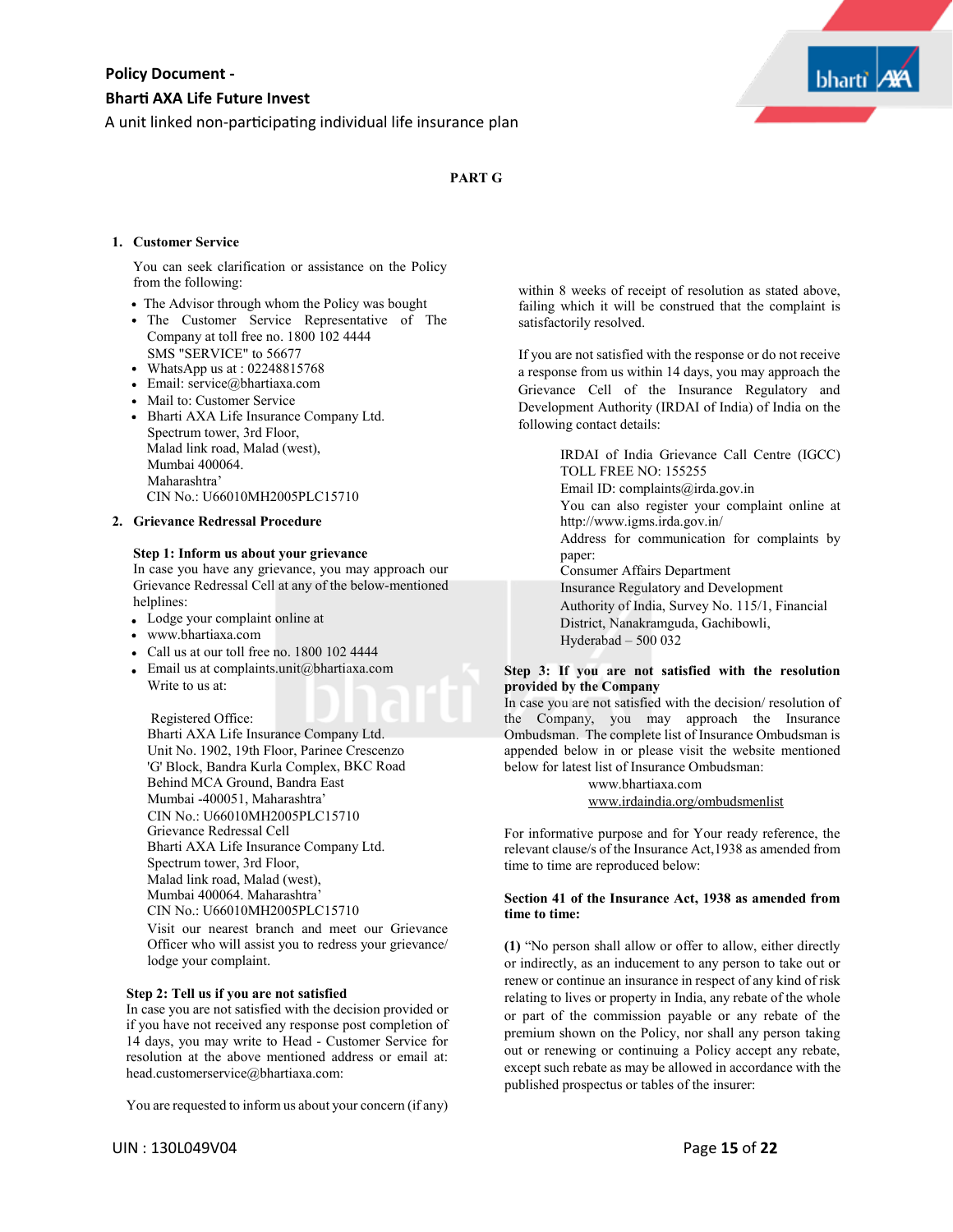# **Bhar� AXA Life Future Invest**

#### A unit linked non-participating individual life insurance plan

**(2)** Any person making default in complying with the provisions of this section shall be liable for a penalty which may extend to ten lakh rupees."

#### **Section 45 of Insurance Act, 1938 as amended from time to time:**

Fraud, Misrepresentation and forfeiture would be dealt with in accordance with provisions of Sec 45 of the Insurance Act 1938 as amended from time to time. *[A Leaflet containing the simplified version of the provisions of Section 45 is enclosed in appendix – IV for reference]*

#### **Section 13 of the Insurance Ombudsman Rules, 2017: Duties and Powers of Insurance Ombudsman**

- 1) The Ombudsman shall receive and consider complaints or disputes relating to
	- a) Delay in settlement of claims, beyond the time specified in the regulations, framed under the Insurance Regulatory and Development Authority of India Act, 1999;
	- b) Any partial or total repudiation of claims by the Company;
	- c) Disputes over premium paid or payable in terms of insurance policy;
	- d) Misrepresentation of policy terms and conditions at any time in the policy document or policy contract;
	- e) Legal construction of insurance policies in so far as the dispute relates to claim;
	- f) Policy servicing related grievances against insurers and their agents and intermediaries;
	- g) issuance of life insurance policy, general insurance policy including health insurance policy which is not in conformity with the proposal form submitted by the proposer;
	- h) Non-issuance of insurance policy after receipt of premium in life insurance; and
	- i) any other matter resulting from the violation of provisions of the Insurance Act, 1938, as amended from time to time, or the regulations, circulars, guidelines or instructions issued by the IRDAI from time to time or the terms and conditions of the policy contract, in so far as they relate to issues mentioned at clauses (a) to (f).
- 2) The Ombudsman shall act as counselor and mediator relating to matters specified in sub-rule (1) provided there is written consent of the parties to the dispute.
- 3) The Ombudsman shall be precluded from handling any matter if he is an interested party or having conflict of interest.
- 4) The Central Government or as the case may be, the IRDAI may, at any time refer any complaint or dispute relating to insurance matters specified in sub-rule (1), to the Insurance Ombudsman and such complaint or

dispute shall be entertained by the Insurance Ombudsman and be dealt with as if it is a complaint made under Clause provided herein below.

#### **Section 14 of the Insurance Ombudsman Rules, 2017: Manner in which complaint to be made**

- 1) Any person who has a grievance against the Company, may himself or through his legal heirs, nominee or assignee, make a complaint in writing to the Insurance Ombudsman within whose territorial jurisdiction the branch or office of the Company complained against or the residential address or place of residence of the complainant is located.
- 2) The complaint shall be in writing, duly signed by the complainant or through his legal heirs, nominee or assignee and shall state clearly the name and address of the complainant, the name of the branch or office of the Company against whom the complaint is made, the facts giving rise to the complaint, supported by documents, the nature and extent of the loss caused to the complainant and the relief sought from the Insurance Ombudsman.
- 3) No complaint to the Insurance Ombudsman shall lie unless—

or

- a. the complainant makes a written representation to the Company named in the complaint and
	- i. either the Company had rejected the complaint;
	- ii. the complainant had not received any reply within a period of one month after the Company received his representation; or

iii. the complainant is not satisfied with the reply given to him by the Company;

b. The complaint is made within one year i. after the order of the Company rejecting the representation is received; or

ii. after receipt of decision of the Company which is not to the satisfaction of the complainant;

iii. after expiry of a period of one month from the date of sending the written representation to the Company if the Company fails to furnish reply to the complainant.

4) The Ombudsman shall be empowered to condone the delay in such cases as he may consider necessary, after calling for objections of the Company against the proposed condonation and after recording reasons for condoning the delay and in case the delay is condoned, the date of condonation of delay shall be deemed to be

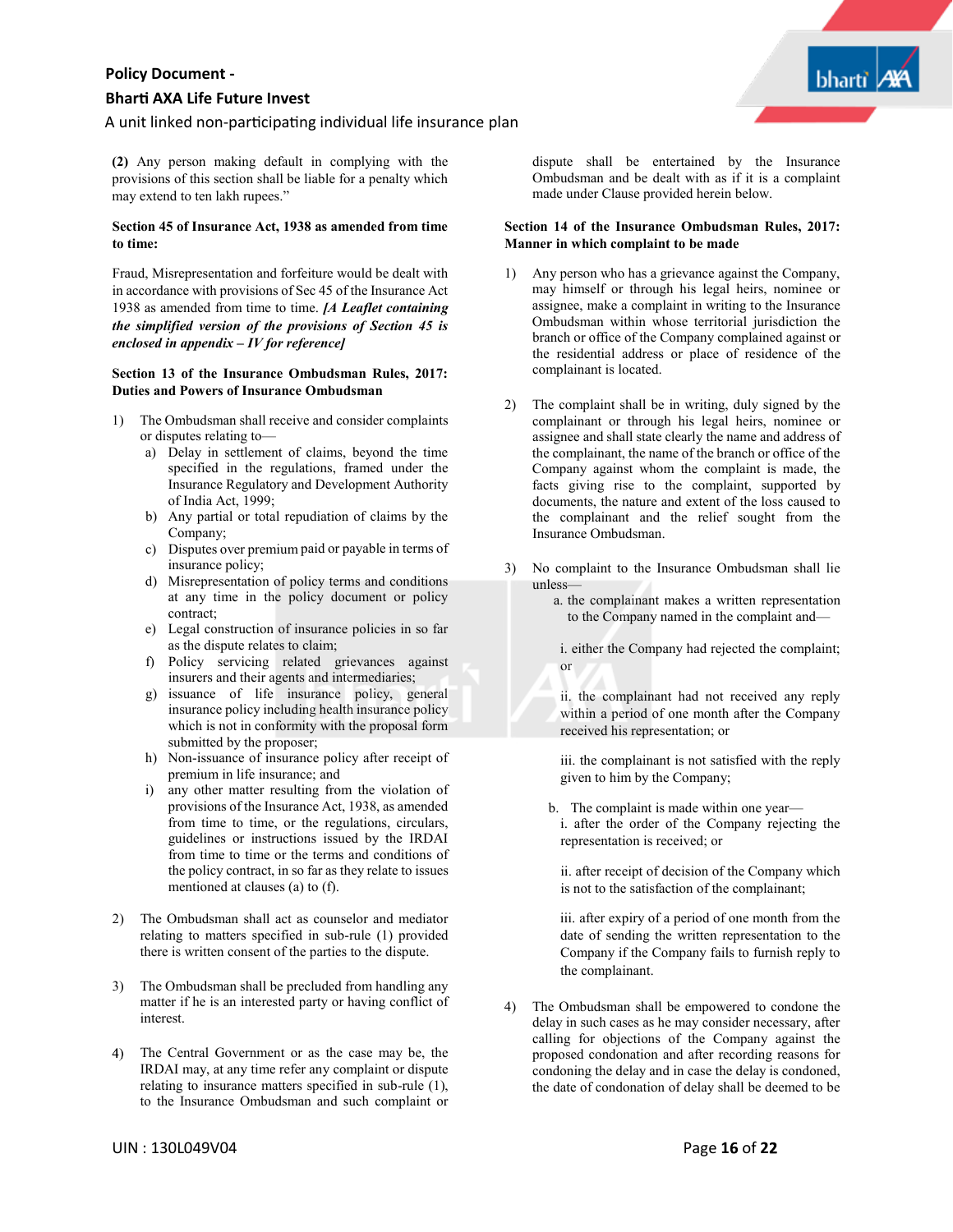# **Bhar� AXA Life Future Invest**

A unit linked non-participating individual life insurance plan



proceedings are pending before or disposed of by any

court or consumer forum or arbitrator.

the date of filing of the complaint, for further proceedings under these rules.

5) No complaint before the Insurance Ombudsman shall be maintainable on the same subject matter on which

> **List of Ombudsman (For the updated list You may refer to IRDA of India website)**

# **Address & Contact Details of Ombudsmen Centres**

**Office of The Governing Body of Insurance Council (Monitoring Body for Offices of Insurance Ombudsman)**

**3rd Floor, Jeevan Seva Annexe, Santacruz(West), Mumbai – 400054. Tel no: 26106671/6889. Email id: inscoun@gbic.co.in website: www.gbic.co.in**

**=================================================================================**

**If you have a grievance, approach the grievance cell of Insurance Company first. If complaint is not resolved/ not satisfied/not responded for 30 days then You can approach The Office of the Insurance Ombudsman (Bimalokpal)**

| <b>Office of the Ombudsman</b>                                                                                                                                                                      | <b>Contact Details</b>                                                                                                       | <b>Areas of Jurisdiction</b>                                |
|-----------------------------------------------------------------------------------------------------------------------------------------------------------------------------------------------------|------------------------------------------------------------------------------------------------------------------------------|-------------------------------------------------------------|
| <b>AHMEDABAD</b><br>Ombudsman, 27546142<br>Office<br>the<br>of<br>Insurance<br>Prakash<br>Jeevan<br>Building,<br>6th<br>Relief<br>Tilak<br>Marg,<br>Road.<br>Ahmedabad – 380 001                    | Tel.:- 079 - 25501201/02/05/06 Fax: 079 -<br>floor, Email: bimalokpal.ahmedabad@ecoi.co.in                                   | Gujarat,<br>Dadra<br>&<br>Nagar<br>Haveli.<br>Daman and Diu |
| <b>BENGALURU</b><br>Office of the Insurance Ombudsman,<br>Jeevan Soudha Building, PID No. 57-27-N-19<br>Ground Floor, 19/19, 24th Main Road,<br>JP Nagar, Ist Phase,<br><b>BENGALURU - 560 078.</b> | 080<br>26652048<br>Tel:<br>Email: bimalokpal.bengaluru@ecoi.co.in                                                            | 26652049 Karnataka                                          |
| <b>BHOPAL</b><br>Office of the Insurance Ombudsman,<br>Janak Vihar Complex, 2nd Floor,<br>6, Malviya Nagar, Opp. Airtel Office,<br>Near New Market,<br><b>BHOPAL-462003.</b>                        | 2769202 Madhya<br>Tel:<br>0755<br>2769201<br>$\overline{\phantom{a}}$<br>Fax:<br>0755<br>Email: bimalokpal.bhopal@ecoi.co.in | Pradesh<br>2769203 Chattisgarh                              |
| <b>BHUBANESHWAR</b><br>Office of the Insurance Ombudsman,<br>62, Forest Park,<br><b>BHUBANESHWAR-751 009.</b>                                                                                       | Tel.: 0674 - 2596461 /2596455<br>Fax: 0674 - 2596429<br>Email:bimalokpal.bhubaneswar@ecoi.co.in                              | Orissa                                                      |

# **Annexure I- List of Ombudsman** (For the updated list you may refer to IRDAI website)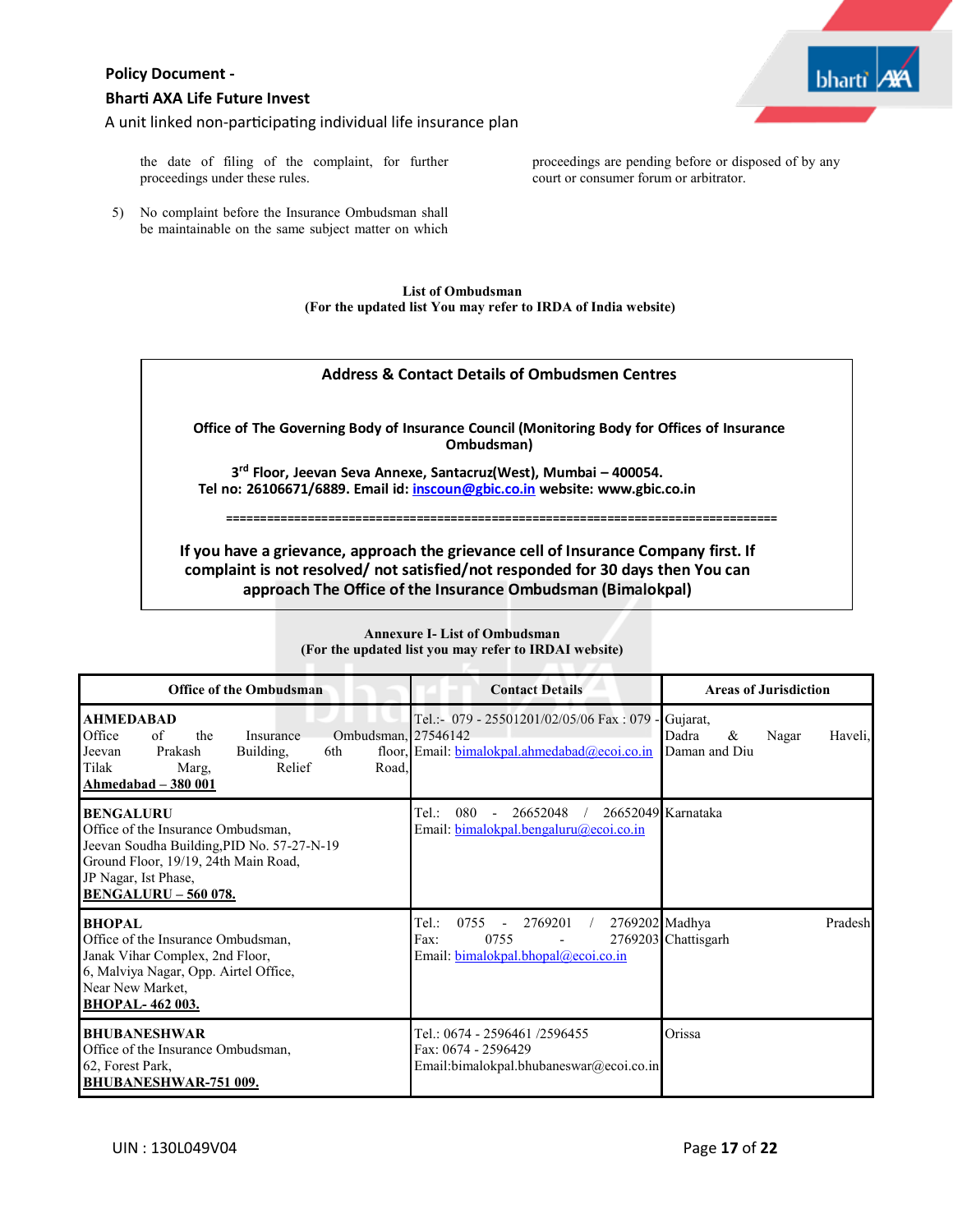# **Bhar� AXA Life Future Invest**

A unit linked non-participating individual life insurance plan

| <b>CHANDIGARH</b><br>Office of the Insurance Ombudsman,<br>S.C.O. No. 101, 102 & 103, 2nd Floor,<br>Batra Building, Sector 17 - D,<br><b>CHANDIGARH-160 017.</b>                | Tel.: 0172 - 2706196 / 2706468<br>Fax:<br>0172<br>Email: bimalokpal.chandigarh@ecoi.co.in                                                       | Punjab,<br>2708274 Haryana,<br>Himachal<br>Pradesh,<br>Jammu<br>&<br>Kashmir,<br>Chandigarh.                                                                                                                                                                                                                                                                                           |
|---------------------------------------------------------------------------------------------------------------------------------------------------------------------------------|-------------------------------------------------------------------------------------------------------------------------------------------------|----------------------------------------------------------------------------------------------------------------------------------------------------------------------------------------------------------------------------------------------------------------------------------------------------------------------------------------------------------------------------------------|
| <b>CHENNAI</b><br>Office of the Insurance Ombudsman,<br>Fatima Akhtar Court, 4th Floor, 453,<br>Anna Salai, Teynampet,<br><b>CHENNAI-600 018.</b>                               | Tel.: 044 - 24333668 / 24335284<br>044<br>Fax:<br>$\overline{\phantom{a}}$<br>Email: bimalokpal.chennai@ecoi.co.in                              | Tamil<br>Nadu,<br>24333664 Pondicherry<br>Town<br>and<br>Karaikal<br>(which<br>- of<br>are<br>part<br>Pondicherry).                                                                                                                                                                                                                                                                    |
| <b>DELHI</b><br>Office of the Insurance Ombudsman,<br>2/2 A, Universal Insurance Bldg., Asaf Ali Road,<br><b>NEW DELHI-110 002.</b>                                             | Tel.: 011 - 23239633 / 23237532<br>011<br>23230858<br>Fax:<br>$\blacksquare$<br>Email: bimalokpal.delhi@ecoi.co.in                              | Delhi                                                                                                                                                                                                                                                                                                                                                                                  |
| <b>GUWAHATI</b><br>Office of the Insurance Ombudsman,<br>Jeevan Nivesh, 5th Floor,<br>Nr. Panbazar over bridge, S.S. Road, GUWAHATI-781<br>001(ASSAM)                           | Tel.:<br>0361<br>2132204<br>2132205 Assam,<br>$\blacksquare$<br>$\sqrt{2}$<br>Fax:<br>0361<br>Email: bimalokpal.guwahati@ecoi.co.in             | 2732937 Meghalaya,<br>Manipur,<br>Mizoram,<br>Arunachal<br>Pradesh,<br>Nagaland and Tripura.                                                                                                                                                                                                                                                                                           |
| HYDERABAD.<br>Office of the Insurance Ombudsman,<br>6-2-46, 1st floor, "Moin Court",<br>Lane Opp. Saleem Function Palace,<br>A. C. Guards, Lakdi-Ka-Pool,<br>HYDERABAD-500 004. | Tel.:<br>040<br>23312122 Andhra<br>65504123<br>$\sim$<br>Fax:<br>040<br>Email: bimalokpal.hyderabad@ecoi.co.in                                  | Pradesh,<br>23376599 Telangana,<br>Yanam<br>and<br>part of Territory of Pondicherry.                                                                                                                                                                                                                                                                                                   |
| <b>JAIPUR</b><br>Office of the Insurance Ombudsman,<br>Jeevan Nidhi II, Ground Floor,<br>Bhawani Singh Marg,<br>JAIPUR - 302005.                                                | Tel.:<br>0141<br>$\mathcal{L}$<br>Email: bimalokpal.jaipur@ecoi.co.in                                                                           | 2740363 Rajasthan                                                                                                                                                                                                                                                                                                                                                                      |
| <b>ERNAKULAM</b><br>Office of the Insurance Ombudsman,<br>2nd Floor, Pulinat Bldg.,<br>Opp. Cochin Shipyard, M. G. Road, ERNAKULAM-682<br>015.                                  | Tel.:<br>0484<br>2358759<br>2359338 Kerala,<br>$\overline{\phantom{a}}$<br>$\sqrt{2}$<br>0484<br>Fax:<br>Email: bimalokpal.ernakulam@ecoi.co.in | 2359336 Lakshadweep,<br>Mahe-a part of Pondicherry                                                                                                                                                                                                                                                                                                                                     |
| <b>KOLKATA</b><br>Office of the Insurance Ombudsman,<br>Hindustan Building. Annexe, 4th Floor,<br>4, C.R. Avenue,<br><b>KOLKATA - 700072</b>                                    | Tel.: 033 - 22124339 / 22124340<br>033<br>22124341 Sikkim,<br>Fax<br>Email: bimalokpal.kolkata@ecoi.co.in                                       | West<br>Bengal,<br>Andaman & Nicobar Islands.                                                                                                                                                                                                                                                                                                                                          |
| <b>LUCKNOW</b><br>Office of the Insurance Ombudsman,<br>6th Floor, Jeevan Bhawan, Phase-II,<br>Nawal Kishore Road, Hazratganj,<br>LUCKNOW-226 001.                              | Tel.: 0522 - 2231330 / 2231331<br>Fax:<br>0522<br>Email: bimalokpal.lucknow@ecoi.co.in                                                          | Districts of Uttar Pradesh:<br>2231310 Laitpur, Jhansi, Mahoba, Hamirpur,<br>Banda,<br>Chitrakoot,<br>Allahabad.<br>Mirzapur, Sonbhabdra, Fatehpur,<br>Pratapgarh,<br>Jaunpur, Varanasi,<br>Gazipur, Jalaun, Kanpur, Lucknow,<br>Unnao,<br>Sitapur,<br>Lakhimpur,<br>Bahraich,<br>Barabanki,<br>Raebareli,<br>Sravasti, Gonda, Faizabad, Amethi,<br>Kaushambi,<br>Balrampur,<br>Basti, |

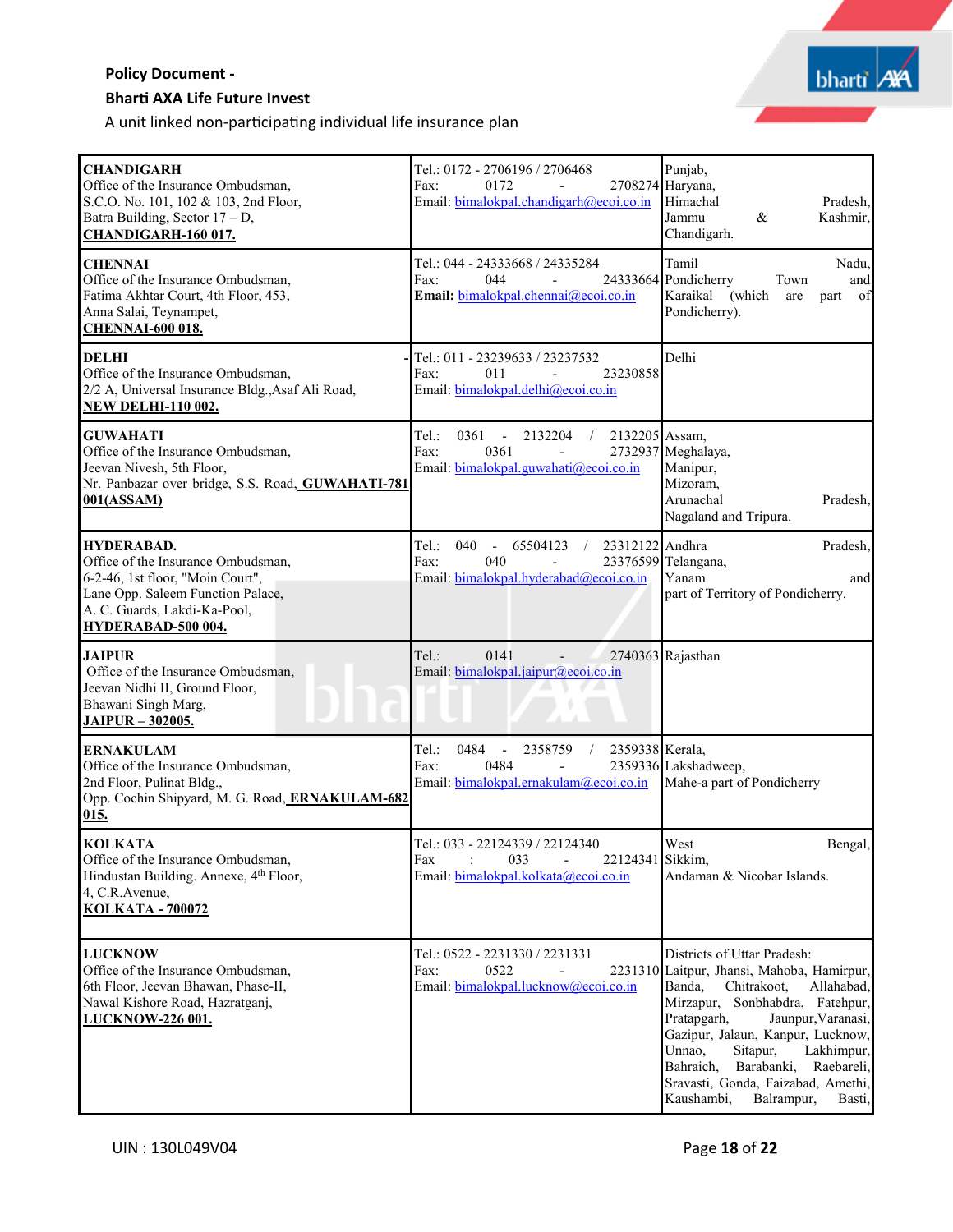# **Bhar� AXA Life Future Invest**

A unit linked non-participating individual life insurance plan

|                                                                                                                                                                            |                                                                                                                               | Ambedkarnagar,<br>Sultanpur,<br>Maharajgang,<br>Santkabirnagar,<br>Azamgarh, Kushinagar, Gorkhpur,<br>Deoria, Mau, Ghazipur, Chandauli,<br>Ballia, Sidharathnagar.                                                                                                                                                                                                                                                                                                    |
|----------------------------------------------------------------------------------------------------------------------------------------------------------------------------|-------------------------------------------------------------------------------------------------------------------------------|-----------------------------------------------------------------------------------------------------------------------------------------------------------------------------------------------------------------------------------------------------------------------------------------------------------------------------------------------------------------------------------------------------------------------------------------------------------------------|
| <b>MUMBAI</b><br>Office of the Insurance Ombudsman,<br>3rd Floor, Jeevan Seva Annexe, S.V. Road, Santacruz(W),<br><b>MUMBAI-400 054.</b>                                   | 022<br>26106960 Goa,<br>Tel:<br>26106552 /<br>$\sim$<br>022<br>26106052 Mumbai<br>Fax:<br>Email: bimalokpal.mumbai@ecoi.co.in | Metropolitan<br>Region<br>excluding Navi Mumbai & Thane.                                                                                                                                                                                                                                                                                                                                                                                                              |
| <b>NOIDA</b><br>Office of the Insurance Ombudsman.<br>Bhagwan Sahai Palace, 4th Floor,<br>Main Road, Naya Bans, Sector-15, Distt. Gautam Buddh<br>Nagar<br>$U.P - 201301.$ | Tel.: 0120-2514250 / 2514252 / 2514253 State<br>Email: bimalokpal.noida@ecoi.co.in                                            | of Uttaranchal<br>and<br>the<br>following Districts of Uttar Pradesh:<br>Agra, Aligarh, Bagpat, Bareilly,<br>Bijnor, Budaun, Bulandshehar, Etah,<br>Kanooj, Mainpuri, Mathura, Meerut,<br>Moradabad.<br>Muzaffarnagar,<br>Oraiyya,<br>Pilibhit.<br>Etawah.<br>Farrukhabad.<br>Firozbad,<br>Gautambodhanagar,<br>Ghaziabad.<br>Hardoi,<br>Shahjahanpur,<br>Hapur,<br>Shamli,<br>Rampur,<br>Kashganj,<br>Sambhal.<br>Amroha.<br>Hathras,<br>Kanshiramnagar, Saharanpur. |
| <b>PUNE</b><br>Office of the Insurance Ombudsman,<br>Jeevan Darshan Bldg., 3rd Floor, C. T.S No.s 195 to198,<br>N.C. Kelkar Road, Narayan Peth,<br><b>PUNE - 411030.</b>   | $Tel.$ :<br>020-41312555 Maharashtra,<br>Email: bimalokpal.pune@ecoi.co.in                                                    | Area of Navi Mumbai and Thane<br>excluding Mumbai Metropolitan<br>Region.                                                                                                                                                                                                                                                                                                                                                                                             |
| <b>PATNA</b><br>Office of the Insurance Ombudsman,<br>1st Floor, Kalpana Arcade Building,<br>Bazar Samiti Road, Bahadurpur,<br><b>PATNA - 800006</b>                       | Tel.: 0612-2680952<br>Email id: bimalokpal.patna@ecoi.co.in.                                                                  | Bihar, Jharkhand.                                                                                                                                                                                                                                                                                                                                                                                                                                                     |

# **BEWARE OF SPURIOUS/FRAUD PHONE CALLS!**

IRDAI is not involved in activities like selling insurance policies, announcing bonus or investment of premiums. Public receiving such phone calls are requested to lodge a police complaint.

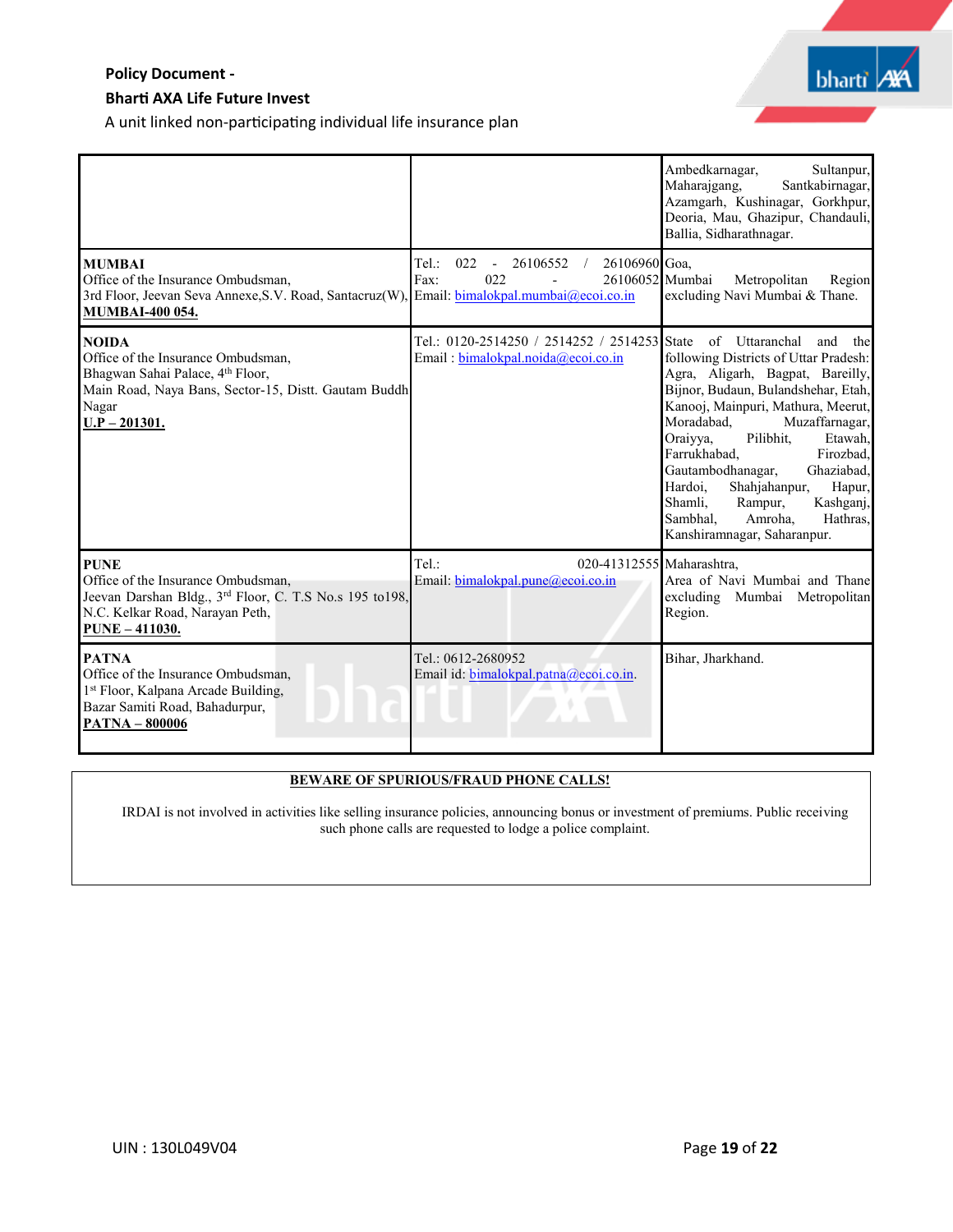A unit linked non-participating individual life insurance plan



#### **Annexure II: Section 38 - Assignment and Transfer of Insurance Policies**

Assignment or transfer of a policy should be in accordance with Section 38 of the Insurance Act, 1938 as amended from time to time. The extant provisions in this regard are as follows:

01. This policy may be transferred/assigned, wholly or in part, with or without consideration.

02. An Assignment may be effected in a policy by an endorsement upon the policy itself or by a separate instrument under notice to the Insurer.

03. The instrument of assignment should indicate the fact of transfer or assignment and the reasons for the assignment or transfer, antecedents of the assignee and terms on which assignment is made.

04. The assignment must be signed by the transferor or assignor or duly authorized agent and attested by at least one witness.

05. The transfer of assignment shall not be operative as against an insurer until a notice in writing of the transfer or assignment and either the said endorsement or instrument itself or copy there of certified to be correct by both transferor and transferee or their duly authorised agents have been delivered to the insurer.

06. Fee to be paid for assignment or transfer can be specified by the Authority through Regulations.

07. On receipt of notice with fee, the insurer should Grant a written acknowledgement of receipt of notice. Such notice shall be conclusive evidence against the insurer of duly receiving the notice.

08. If the insurer maintains one or more places of business, such notices shall be delivered only at the place where the policy is being serviced.

09. The insurer may accept or decline to act upon any transfer or assignment or endorsement, if it has sufficient reasons to believe that it is

- a. not bonafide or
- b. not in the interest of the policyholder or
- c. not in public interest or

d. is for the purpose of trading of the insurance policy.

10. Before refusing to act upon endorsement, the Insurer should record the reasons in writing and communicate the same in writing to Policyholder within 30 days from the date of policyholder giving a notice of transfer or assignment.

11. In case of refusal to act upon the endorsement by the Insurer, any person aggrieved by the refusal may prefer a claim to IRDAI within 30 days of receipt of the refusal letter from the Insurer.

12. The priority of claims of persons interested in an insurance policy would depend on the date on which the notices of assignment or transfer is delivered to the insurer; where there are more than one instruments of transfer or assignment, the priority will depend on dates of delivery of such notices. Any dispute in this regard as to priority should

be referred to Authority.

13. Every assignment or transfer shall be deemed to be absolute assignment or transfer and the assignee or transferee shall be deemed to be absolute assignee or transferee, except

a. where assignment or transfer is subject to terms and conditions of transfer or assignment OR

where the transfer or assignment is made upon condition that i. the proceeds under the policy shall become payable to policyholder or nominee(s) in the event of assignee or transferee dying before the insured OR

ii. the insured surviving the term of the policy

Such conditional assignee will not be entitled to obtain a loan on policy or surrender the policy. This provision will prevail notwithstanding any law or custom having force of law which is contrary to the above position.

14. In other cases, the insurer shall, subject to terms and conditions of assignment, recognize the transferee or assignee named in the notice as the absolute transferee or assignee and such person

a. shall be subject to all liabilities and equities to which the transferor or assignor was subject to at the date of transfer or assignment and

b. may institute any proceedings in relation to the policy

c. obtain loan under the policy or surrender the policy without obtaining the consent of the transferor or assignor or making him a party to the proceedings

15. Any rights and remedies of an assignee or transferee of a life insurance policy under an assignment or transfer effected before commencement of the Insurance Laws (Amendment) Ordinance, 2014 shall not be affected by this section.

*[ Disclaimer : This is not a comprehensive list of amendments of Insurance Laws (Amendment) Ordinance,2014 and only a simplified version prepared for general information. Policy Holders are advised to refer to Original Ordinance Gazette Notification dated December 26 , 2014 for complete and accurate details.]*

### **Annexure III: Section 39 - Nomination by policyholder**

Nomination of a life insurance Policy is as below in accordance with Section 39 of the Insurance Act, 1938 as amended from time to time. The extant provisions in this regard are as follows:

01. The policyholder of a life insurance on his own life may nominate a person or persons to whom money secured by the policy shall be paid in the event of his death.

02. Where the nominee is a minor, the policyholder may appoint any person to receive the money secured by the policy in the event of policyholder's death during the minority of the nominee. The manner of appointment to be laid down by the insurer.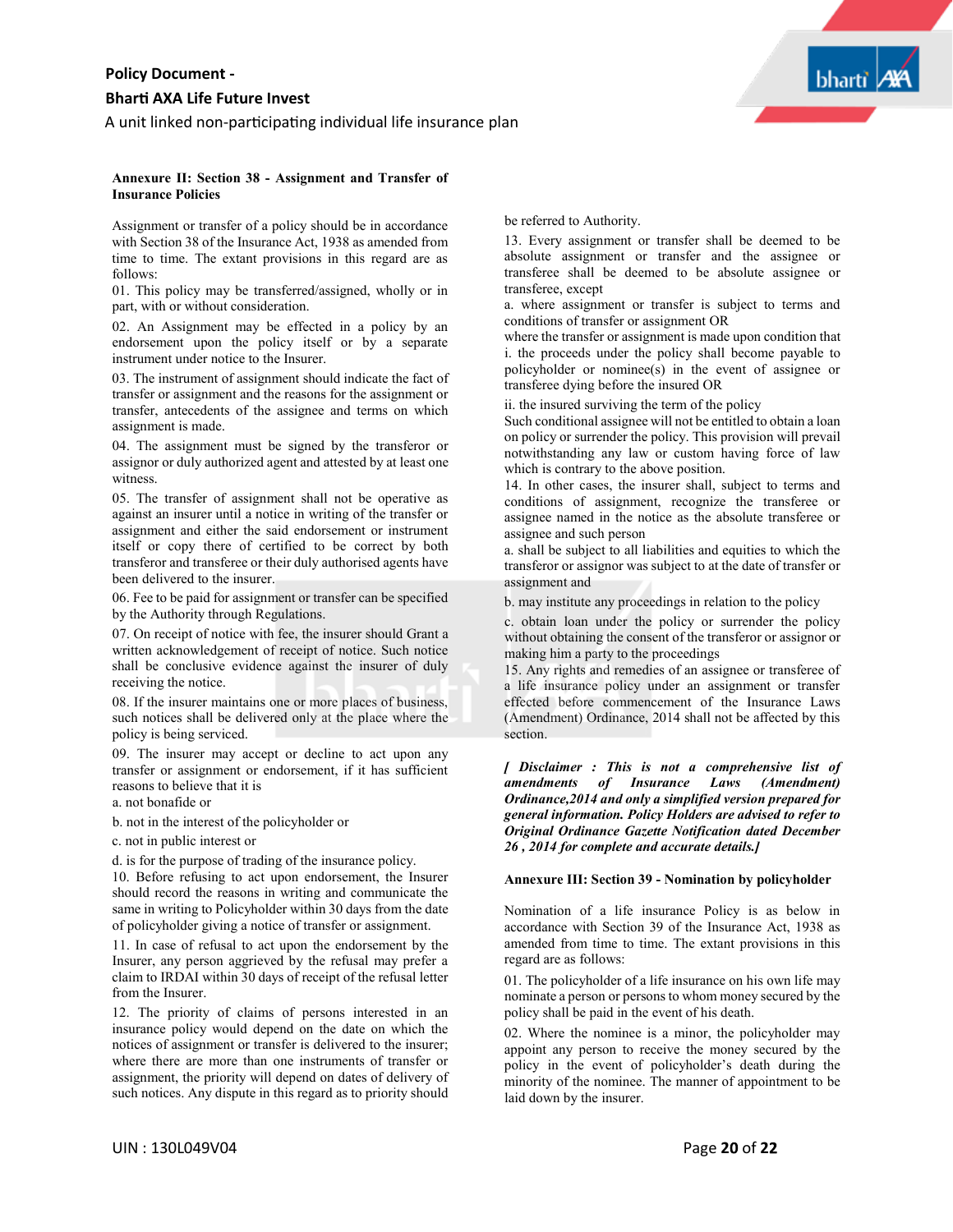#### **Bhar� AXA Life Future Invest**

#### A unit linked non-participating individual life insurance plan

**bharti** 

03. Nomination can be made at any time before the maturity of the policy.

04. Nomination may be incorporated in the text of the policy itself or may be endorsed on the policy communicated to the insurer and can be registered by the insurer in the records relating to the policy.

05. Nomination can be cancelled or changed at any time before policy matures, by an endorsement or a further endorsement or a will as the case may be.

06. A notice in writing of Change or Cancellation of nomination must be delivered to the insurer for the insurer to be liable to such nominee. Otherwise, insurer will not be liable if a bonafide payment is made to the person named in the text of the policy or in the registered records of the insurer.

07. Fee to be paid to the insurer for registering change or cancellation of a nomination can be specified by the Authority through Regulations.

08. On receipt of notice with fee, the insurer should grant a written acknowledgement to the policyholder of having registered a nomination or cancellation or change thereof.

09. A transfer or assignment made in accordance with Section 38 shall automatically cancel the nomination except in case of assignment to the insurer or other transferee or assignee for purpose of loan or against security or its reassignment after repayment. In such case, the nomination will not get cancelled to the extent of insurer's or transferee's or assignee's interest in the policy. The nomination will get revived on repayment of the loan.

10. The right of any creditor to be paid out of the proceeds of any policy of life insurance shall not be affected by the nomination.

11. In case of nomination by policyholder whose life is insured, if the nominees die before the policyholder, the proceeds are payable to policyholder or his heirs or legal representatives or holder of succession certificate.

12. In case nominee(s) survive the person whose life is insured, the amount secured by the policy shall be paid to such survivor(s).

13. Where the policyholder whose life is insured nominates his

- a. parents or
- b. spouse or
- c. children or
- d. spouse and children
- e. or any of them

the nominees are beneficially entitled to the amount payable by the insurer to the policyholder unless it is proved that policyholder could not have conferred such beneficial title on the nominee having regard to the nature of his title.

14. If nominee(s) die after the policyholder but before his share of the amount secured under the policy is paid, the share of the expired nominee(s) shall be payable to the heirs or legal representative of the nominee or holder of succession certificate of such nominee(s).

15. The provisions of sub-section 7 and 8 (13 and 14 above) shall apply to all life insurance policies maturing for payment after the commencement of Insurance Laws (Amendment) Ordinance, 2014 (i.e 26.12.2014).

16. If policyholder dies after maturity but the proceeds and benefit of the policy has not been paid to him because of his death, his nominee(s) shall be entitled to the proceeds and benefit of the policy.

17. The provisions of Section 39 are not applicable to any life insurance policy to which Section 6 of Married Women's Property Act, 1874 applies or has at any time applied except where before or after Insurance Laws (Ordinance) 2014, a nomination is made in favour of spouse or children or spouse and children whether or not on the face of the policy it is mentioned that it is made under Section 39. Where nomination is intended to be made to spouse or children or spouse and children under Section 6 of MWP Act, it should be specifically mentioned on the policy. In such a case only, the provisions of Section 39 will not apply.

*[Disclaimer: This is not a comprehensive list of amendments of Insurance Laws (Amendment) Ordinance,2014 and only a simplified version prepared for general information. Policy Holders are advised to refer to Original Ordinance Gazette Notification dated December 26 , 2014 for complete and accurate details.]*

**Annexure IV: Section 45 – Policy shall not be called in question on the ground of mis-statement after three years**

Provisions regarding policy not being called into question in terms of Section 45 of the Insurance Act, 1938, as amended from time to time are as follows:

01. No Policy of Life Insurance shall be called in question **on any ground whatsoever** after expiry of 3 yrs from

a. the date of issuance of policy or

b. the date of commencement of risk or

c. the date of revival of policy or

d. the date of rider to the policy

whichever is later.

02. On the ground of fraud, a policy of Life Insurance may be called in question within 3 years from

a. the date of issuance of policy or

b. the date of commencement of risk or

c. the date of revival of policy or

d. the date of rider to the policy

whichever is later.

For this, the insurer should communicate in writing to the insured or legal representative or nominee or assignees of insured, as applicable, mentioning the ground and materials on which such decision is based.

03. Fraud means any of the following acts committed by insured or by his agent, with the intent to deceive the insurer